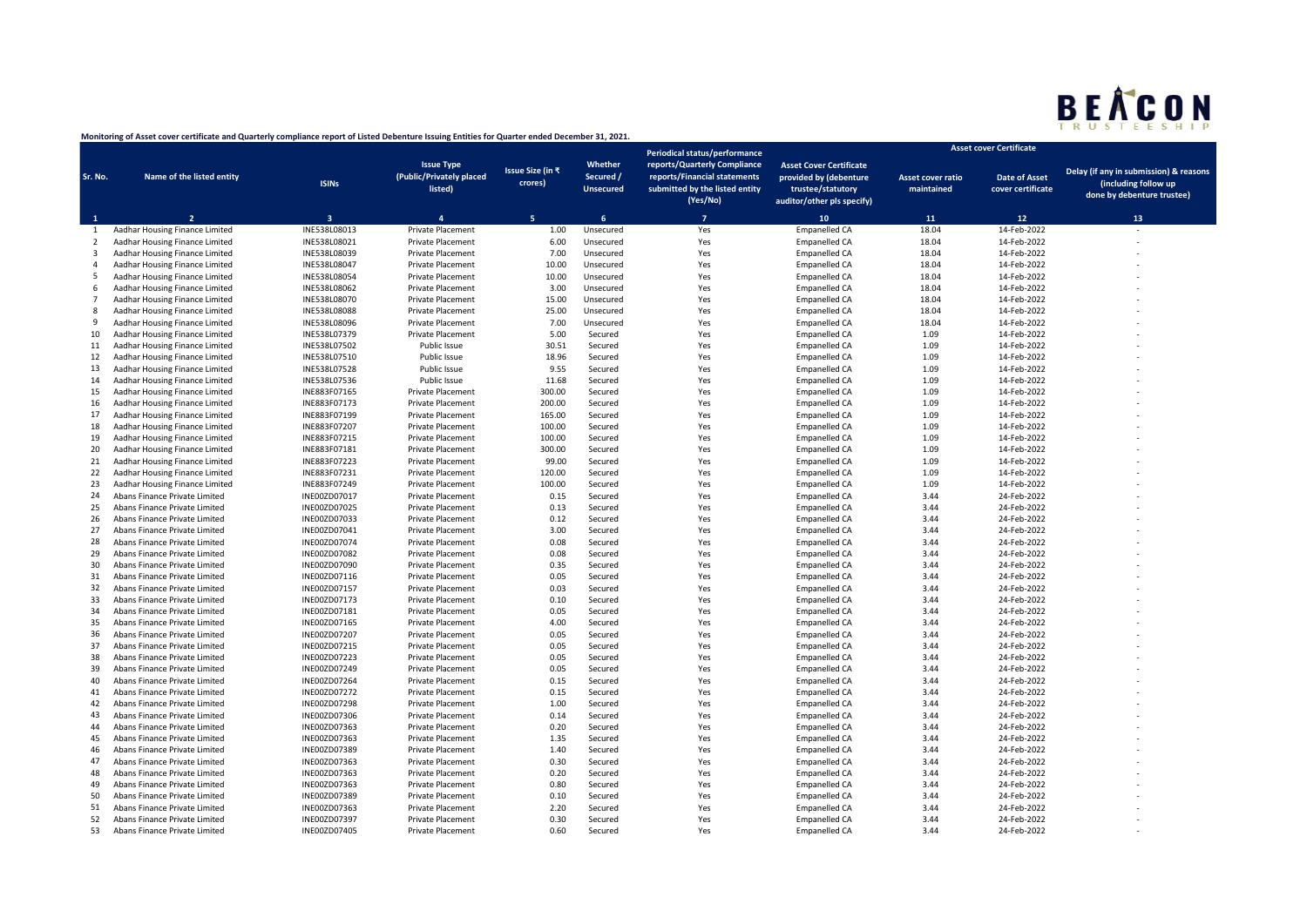| 54  | Abans Finance Private Limited                | INE00ZD07397                 | Private Placement        | 0.30   | Secured   | Yes | <b>Empanelled CA</b> | 3.44 | 24-Feb-2022 |                                     |
|-----|----------------------------------------------|------------------------------|--------------------------|--------|-----------|-----|----------------------|------|-------------|-------------------------------------|
| 55  | Abans Finance Private Limited                | INE00ZD07405                 | <b>Private Placement</b> | 0.10   | Secured   | Yes | <b>Empanelled CA</b> | 3.44 | 24-Feb-2022 |                                     |
| 56  | Abans Finance Private Limited                | INE00ZD07363                 | Private Placement        | 1.30   | Secured   | Yes | <b>Empanelled CA</b> | 3.44 | 24-Feb-2022 |                                     |
| 57  | Abans Finance Private Limited                | INE00ZD07405                 | Private Placement        | 0.32   | Secured   | Yes | <b>Empanelled CA</b> | 3.44 | 24-Feb-2022 |                                     |
| 58  | Abans Finance Private Limited                | INE00ZD07363                 | <b>Private Placement</b> | 0.30   | Secured   | Yes | <b>Empanelled CA</b> | 3.44 | 24-Feb-2022 |                                     |
| 59  | Abans Finance Private Limited                | INE00ZD07363                 | <b>Private Placement</b> | 0.61   | Secured   | Yes | <b>Empanelled CA</b> | 3.44 | 24-Feb-2022 |                                     |
| 60  | Abans Finance Private Limited                | INE00ZD07405                 | Private Placement        | 0.10   | Secured   | Yes | <b>Empanelled CA</b> | 3.44 | 24-Feb-2022 |                                     |
| 61  | Abans Finance Private Limited                | INE00ZD07413                 | <b>Private Placement</b> | 0.30   | Secured   | Yes | <b>Empanelled CA</b> | 3.44 | 24-Feb-2022 |                                     |
|     |                                              | INE00ZD07421                 |                          | 0.58   |           |     | <b>Empanelled CA</b> | 3.44 | 24-Feb-2022 |                                     |
| 62  | Abans Finance Private Limited                |                              | <b>Private Placement</b> | 0.50   | Secured   | Yes |                      |      |             |                                     |
| 63  | Abans Finance Private Limited                | INE00ZD07421                 | Private Placement        |        | Secured   | Yes | <b>Empanelled CA</b> | 3.44 | 24-Feb-2022 |                                     |
| 64  | Abans Finance Private Limited                | INE00ZD07439                 | Private Placement        | 3.05   | Secured   | Yes | <b>Empanelled CA</b> | 3.44 | 24-Feb-2022 |                                     |
| 65  | Abans Finance Private Limited                | INE00ZD07439                 | Private Placement        | 0.30   | Secured   | Yes | <b>Empanelled CA</b> | 3.44 | 24-Feb-2022 |                                     |
| 66  | Abans Finance Private Limited                | INE00ZD07413                 | <b>Private Placement</b> | 0.20   | Secured   | Yes | <b>Empanelled CA</b> | 3.44 | 24-Feb-2022 |                                     |
| 67  | Abans Finance Private Limited                | INE00ZD07421                 | Private Placement        | 1.60   | Secured   | Yes | <b>Empanelled CA</b> | 3.44 | 24-Feb-2022 |                                     |
| 68  | Abans Finance Private Limited                | INE00ZD07439                 | <b>Private Placement</b> | 1.20   | Secured   | Yes | <b>Empanelled CA</b> | 3.44 | 24-Feb-2022 |                                     |
| 69  | Abans Finance Private Limited                | INE00ZD07439                 | <b>Private Placement</b> | 0.60   | Secured   | Yes | <b>Empanelled CA</b> | 3.44 | 24-Feb-2022 |                                     |
| 70  | Abans Finance Private Limited                | INE00ZD07421                 | <b>Private Placement</b> | 0.30   | Secured   | Yes | <b>Empanelled CA</b> | 3.44 | 24-Feb-2022 |                                     |
| 71  | Abans Finance Private Limited                | INE00ZD07462                 | Private Placement        | 0.70   | Secured   | Yes | <b>Empanelled CA</b> | 3.44 | 24-Feb-2022 |                                     |
| 72  | Abans Finance Private Limited                | INE00ZD07421                 | Private Placement        | 0.10   | Secured   | Yes | <b>Empanelled CA</b> | 3.44 | 24-Feb-2022 |                                     |
| 73  | Abans Finance Private Limited                | INE00ZD07470                 | <b>Private Placement</b> | 3.00   | Secured   | Yes | <b>Empanelled CA</b> | 3.44 | 24-Feb-2022 |                                     |
| 74  | Abans Finance Private Limited                | INE00ZD07439                 | Private Placement        | 0.10   | Secured   | Yes | <b>Empanelled CA</b> | 3.44 | 24-Feb-2022 |                                     |
| 75  | Abans Finance Private Limited                | INE00ZD07421                 | <b>Private Placement</b> | 0.10   | Secured   | Yes | <b>Empanelled CA</b> | 3.44 | 24-Feb-2022 |                                     |
| 76  | Abans Finance Private Limited                | INE00ZD07488                 | <b>Private Placement</b> | 0.10   | Secured   | Yes | <b>Empanelled CA</b> | 3.44 | 24-Feb-2022 |                                     |
| 77  | Abans Finance Private Limited                | INE00ZD07421                 | Private Placement        | 0.10   | Secured   | Yes | <b>Empanelled CA</b> | 3.44 | 24-Feb-2022 |                                     |
| 78  | Abans Finance Private Limited                | INE00ZD07488                 | Private Placement        | 0.30   | Secured   | Yes | <b>Empanelled CA</b> | 3.44 | 24-Feb-2022 |                                     |
| 79  | Abans Finance Private Limited                | INE00ZD07488                 | Private Placement        | 0.20   | Secured   | Yes | <b>Empanelled CA</b> | 3.44 | 24-Feb-2022 |                                     |
| 80  | Abans Finance Private Limited                | INE00ZD07421                 | <b>Private Placement</b> | 0.90   | Secured   | Yes | <b>Empanelled CA</b> | 3.44 | 24-Feb-2022 |                                     |
| 81  |                                              |                              |                          | 0.20   |           |     |                      | 3.44 | 24-Feb-2022 |                                     |
|     | Abans Finance Private Limited                | INE00ZD07421                 | Private Placement        |        | Secured   | Yes | <b>Empanelled CA</b> | 3.44 |             |                                     |
| 82  | Abans Finance Private Limited                | INE00ZD07488                 | <b>Private Placement</b> | 0.50   | Secured   | Yes | <b>Empanelled CA</b> |      | 24-Feb-2022 |                                     |
| 83  | Abans Finance Private Limited                | INE00ZD07496                 | <b>Private Placement</b> | 0.10   | Secured   | Yes | <b>Empanelled CA</b> | 3.44 | 24-Feb-2022 |                                     |
| 84  | Abans Finance Private Limited                | INE00ZD07488                 | Private Placement        | 0.30   | Secured   | Yes | <b>Empanelled CA</b> | 3.44 | 24-Feb-2022 |                                     |
| 85  | Abans Finance Private Limited                | INE00ZD07496                 | <b>Private Placement</b> | 0.20   | Secured   | Yes | <b>Empanelled CA</b> | 3.44 | 24-Feb-2022 |                                     |
| 86  | Abans Finance Private Limited                | INE00ZD07504                 | <b>Private Placement</b> | 0.10   | Secured   | Yes | <b>Empanelled CA</b> | 3.44 | 24-Feb-2022 |                                     |
| 87  | Abans Finance Private Limited                | INE00ZD07504                 | Private Placement        | 0.30   | Secured   | Yes | <b>Empanelled CA</b> | 3.44 | 24-Feb-2022 |                                     |
| 88  | Abans Finance Private Limited                | INE00ZD07496                 | <b>Private Placement</b> | 0.10   | Secured   | Yes | <b>Empanelled CA</b> | 3.44 | 24-Feb-2022 |                                     |
| 89  | Abans Finance Private Limited                | INE00ZD07512                 | Private Placement        | 0.20   | Secured   | Yes | <b>Empanelled CA</b> | 3.44 | 24-Feb-2022 |                                     |
| 90  | Abans Finance Private Limited                | INE00ZD07496                 | <b>Private Placement</b> | 0.80   | Secured   | Yes | <b>Empanelled CA</b> | 3.44 | 24-Feb-2022 |                                     |
| 91  | Abans Finance Private Limited                | INE00ZD07512                 | Private Placement        | 0.70   | Secured   | Yes | <b>Empanelled CA</b> | 3.44 | 24-Feb-2022 |                                     |
| 92  | Abans Finance Private Limited                | INE00ZD07520                 | <b>Private Placement</b> | 1.00   | Secured   | Yes | <b>Empanelled CA</b> | 3.44 | 24-Feb-2022 |                                     |
| 93  | Abans Finance Private Limited                | INE00ZD07496                 | <b>Private Placement</b> | 0.50   | Secured   | Yes | <b>Empanelled CA</b> | 3.44 | 24-Feb-2022 |                                     |
| 94  | Abans Finance Private Limited                | INE00ZD07454                 | Private Placement        | 1.51   | Secured   | Yes | <b>Empanelled CA</b> | 3.44 | 24-Feb-2022 |                                     |
| 95  | Akme Fintrade (India) Limited                | INE916Y07016                 | <b>Private Placement</b> | 10.00  | Secured   | Yes | <b>Empanelled CA</b> | 1.10 | 22-Jan-2022 |                                     |
|     | Ashv Finance Limited                         | INE411R07079                 | <b>Private Placement</b> | 25.00  | Secured   | Yes |                      |      |             | Information yet to be received from |
| 96  |                                              |                              |                          |        |           |     |                      |      |             | debenture issuer.                   |
|     | Ashv Finance Limited                         | INE411R07095                 | Private Placement        | 20.00  | Secured   | Yes |                      | ٠    |             | Information yet to be received from |
| 97  |                                              |                              |                          |        |           |     |                      |      |             | debenture issuer.                   |
| 98  | Aye Finance Private Limited                  | INE501X07190                 | Private Placement        | 25.00  | Secured   | Yes | <b>Empanelled CA</b> | 1.14 | 01-Mar-2022 |                                     |
|     |                                              |                              |                          |        |           |     |                      |      |             | Information yet to be received from |
| 99  | Azeem Infinite Dwelling India Private Limite | INE265Y07034                 | Private Placement        | 200.00 | Secured   | No  | <b>Empanelled CA</b> |      |             | debenture issuer.                   |
|     |                                              |                              |                          |        |           |     |                      |      |             | Information yet to be received from |
| 100 | Azeem Infinite Dwelling India Private Limite | INE265Y07042                 |                          | 195.00 |           |     |                      |      |             |                                     |
|     |                                              |                              | <b>Private Placement</b> |        | Secured   | No  | <b>Empanelled CA</b> |      |             | debenture issuer.                   |
| 101 | <b>BOB Financial Solutions Limited</b>       | INE027208011                 | Private Placement        | 50.00  | Unsecured | Yes | Independent CA       | 1.20 | 14-Feb-2022 |                                     |
| 102 | Centrum Capital Limited                      | INE660C07727                 | <b>Private Placement</b> | 1.30   | Secured   | Yes | <b>Empanelled CA</b> | 1.98 | 03-Feb-2022 |                                     |
| 103 | Centrum Capital Limited                      | INE660C07743                 | <b>Private Placement</b> | 8.81   | Secured   | Yes | Empanelled CA        | 1.98 | 03-Feb-2022 |                                     |
| 104 | Centrum Capital Limited                      | INE660C07750                 | <b>Private Placement</b> | 1.30   | Secured   | Yes | <b>Empanelled CA</b> | 1.98 | 03-Feb-2022 |                                     |
| 105 | Centrum Capital Limited                      | INE660C07768                 | Private Placement        | 72.03  | Secured   | Yes | <b>Empanelled CA</b> | 1.98 | 03-Feb-2022 |                                     |
| 106 | Centrum Capital Limited                      | INE660C07776                 | Private Placement        | 33.03  | Secured   | Yes | <b>Empanelled CA</b> | 1.98 | 03-Feb-2022 |                                     |
| 107 | Centrum Capital Limited                      | INE660C07784                 | <b>Private Placement</b> | 61.62  | Secured   | Yes | <b>Empanelled CA</b> | 1.98 | 03-Feb-2022 |                                     |
| 108 | Chennai Petroleum Corporation Limited        | INE178A08037                 | <b>Private Placement</b> | 500.00 | Unsecured | Yes | N.A.                 | ٠    |             |                                     |
|     |                                              |                              |                          |        |           |     |                      |      |             |                                     |
| 109 | Credit Access Grameen Limited                | INE741K07199                 | Private Placement        | 135.00 | Secured   | Yes | <b>Empanelled CA</b> | 1.14 | 15-Feb-2022 |                                     |
|     | Credit Access Grameen Limited                | INE741K07330 (erstwhile ISIN | <b>Private Placement</b> | 100.00 | Secured   | Yes | <b>Empanelled CA</b> | 1.14 | 15-Feb-2022 |                                     |
| 110 |                                              | INE741K07215)                |                          |        |           |     |                      |      |             |                                     |
| 111 | Credit Access Grameen Limited                | INE741K07306                 | <b>Private Placement</b> | 30.00  | Secured   | Yes | <b>Empanelled CA</b> | 1.14 | 15-Feb-2022 |                                     |
|     | 112 Credit Access Grameen Limited            | INE741K07280                 | <b>Private Placement</b> | 50.00  | Secured   | Yes | <b>Empanelled CA</b> | 1.14 | 15-Feb-2022 |                                     |
|     |                                              |                              |                          |        |           |     |                      |      |             |                                     |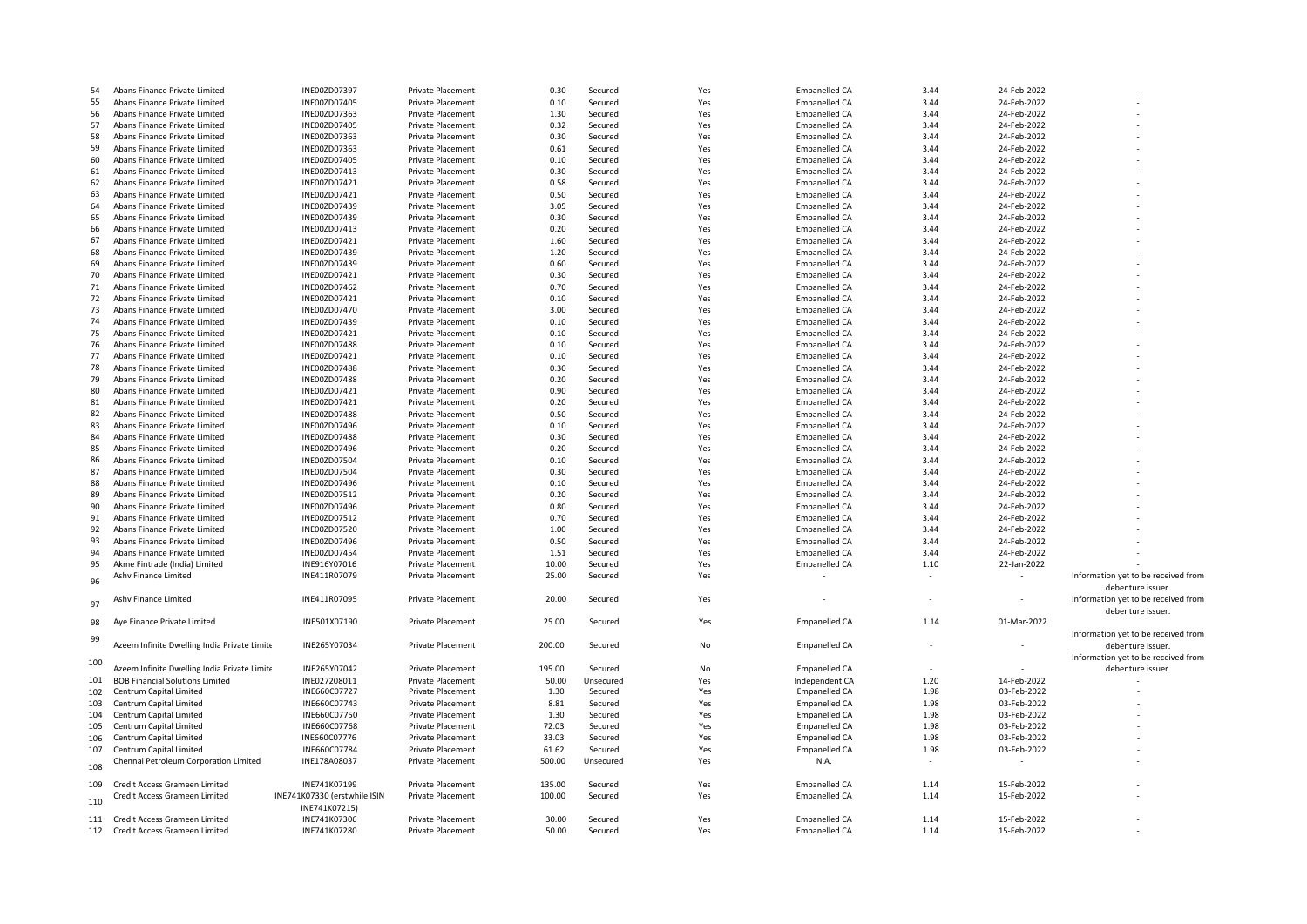| 113        | <b>ECL Finance Limited</b>                                                                    | INE804IA7261                 | Private Placement            | 500.00          | Secured            | Yes        | <b>Empanelled CA</b>                  | 1.08         | 05-Feb-2022                |  |
|------------|-----------------------------------------------------------------------------------------------|------------------------------|------------------------------|-----------------|--------------------|------------|---------------------------------------|--------------|----------------------------|--|
| 114        | <b>ECL Finance Limited</b>                                                                    | INE804IA7279                 | <b>Private Placement</b>     | 800.00          | Secured            | Yes        | <b>Empanelled CA</b>                  | 1.08         | 05-Feb-2022                |  |
| 115        | <b>ECL Finance Limited</b>                                                                    | INE804IA7287                 | <b>Private Placement</b>     | 700.00          | Secured            | Yes        | <b>Empanelled CA</b>                  | 1.08         | 05-Feb-2022                |  |
| 116        | <b>ECL Finance Limited</b>                                                                    | INE804I075Y4                 | Public Issue                 | 82.20           | Secured            | Yes        | Empanelled CA                         | 1.08         | 05-Feb-2022                |  |
| 117        | <b>ECL Finance Limited</b>                                                                    | INE804I076Y2                 | Public Issue                 | 44.34           | Secured            | Yes        | <b>Empanelled CA</b>                  | 1.08         | 05-Feb-2022                |  |
| 118        | <b>ECL Finance Limited</b>                                                                    | INE804I077Y0                 | Public Issue                 | 266.11          | Secured            | Yes        | Empanelled CA                         | 1.08         | 05-Feb-2022                |  |
| 119        | <b>ECL Finance Limited</b>                                                                    | INE804I078Y8                 | Public Issue                 | 59.13           | Secured            | Yes        | <b>Empanelled CA</b>                  | 1.08         | 05-Feb-2022                |  |
| 120        | <b>ECL Finance Limited</b>                                                                    | INE804I079Y6                 | Public Issue                 | 272.13          | Secured            | Yes        | <b>Empanelled CA</b>                  | 1.08         | 05-Feb-2022                |  |
| 121        | <b>ECL Finance Limited</b>                                                                    | INE804I075Z1                 | Public Issue                 | 167.13          | Secured            | Yes        | <b>Empanelled CA</b>                  | 1.08         | 05-Feb-2022                |  |
| 122        | <b>ECL Finance Limited</b>                                                                    | INE804I076Z9                 | Public Issue                 | 76.98           | Secured            | Yes        | <b>Empanelled CA</b>                  | 1.08         | 05-Feb-2022                |  |
| 123        | <b>ECL Finance Limited</b>                                                                    | INE804I077Z7                 | Public Issue                 | 122.09          | Secured            | Yes        | Empanelled CA                         | 1.08         | 05-Feb-2022                |  |
| 124        | <b>ECL Finance Limited</b>                                                                    | INE804I078Z5                 | Public Issue                 | 179.11          | Secured            | Yes        | Empanelled CA                         | 1.08         | 05-Feb-2022                |  |
| 125        | <b>ECL Finance Limited</b>                                                                    | INE804I079Z3                 | Public Issue                 | 58.84           | Secured            | Yes        | <b>Empanelled CA</b>                  | 1.08         | 05-Feb-2022                |  |
| 126        | <b>ECL Finance Limited</b>                                                                    | INE804IA7014                 | Public Issue                 | 111.10          | Secured            | Yes        | <b>Empanelled CA</b>                  | 1.08         | 05-Feb-2022                |  |
| 127        | <b>ECL Finance Limited</b>                                                                    | INE804IA7022                 | Public Issue                 | 195.26          | Secured            | Yes        | Empanelled CA                         | 1.08         | 05-Feb-2022                |  |
| 128        | <b>ECL Finance Limited</b>                                                                    | INE804IA7089                 | Public Issue                 | 65.48           | Secured            | Yes        | <b>Empanelled CA</b>                  | 1.08         | 05-Feb-2022                |  |
| 129        | <b>ECL Finance Limited</b>                                                                    | INE804IA7097                 | Public Issue                 | 19.04           | Secured            | Yes        | <b>Empanelled CA</b>                  | 1.08         | 05-Feb-2022                |  |
| 130        | <b>ECL Finance Limited</b>                                                                    | INE804IA7105                 | Public Issue                 | 67.41           | Secured            | Yes        | <b>Empanelled CA</b>                  | 1.08         | 05-Feb-2022                |  |
| 131        | <b>ECL Finance Limited</b>                                                                    | INE804IA7113                 | Public Issue                 | 29.90           | Secured            | Yes        | Empanelled CA                         | 1.08         | 05-Feb-2022                |  |
| 132        | <b>ECL Finance Limited</b>                                                                    | INE804IA7121                 | Public Issue                 | 14.84           | Secured            | Yes        | <b>Empanelled CA</b>                  | 1.08         | 05-Feb-2022                |  |
| 133        | <b>ECL Finance Limited</b>                                                                    | INE804IA7139                 | Public Issue                 | 35.48           | Secured            | Yes        | Empanelled CA                         | 1.08         | 05-Feb-2022                |  |
| 134        | <b>ECL Finance Limited</b>                                                                    | INE804IA7147                 | Public Issue                 | 6.57            | Secured            | Yes        | <b>Empanelled CA</b>                  | 1.08         | 05-Feb-2022                |  |
| 135        | <b>ECL Finance Limited</b>                                                                    | INE804IA7196                 | Public Issue                 | 38.95           | Secured            | Yes        | <b>Empanelled CA</b>                  | 1.08         | 05-Feb-2022                |  |
| 136        | <b>ECL Finance Limited</b>                                                                    | INE804IA7204                 | Public Issue                 | 15.67           | Secured            | Yes        | <b>Empanelled CA</b>                  | 1.08         | 05-Feb-2022                |  |
| 137        | <b>ECL Finance Limited</b>                                                                    | INE804IA7212                 | Public Issue                 | 86.10           | Secured            | Yes        | Empanelled CA                         | 1.08         | 05-Feb-2022                |  |
| 138        | <b>ECL Finance Limited</b>                                                                    | INE804IA7220                 | Public Issue                 | 47.36           | Secured            | Yes        | Empanelled CA                         | 1.08         | 05-Feb-2022                |  |
| 139        | <b>ECL Finance Limited</b>                                                                    | <b>INE804IA7238</b>          | Public Issue                 | 94.66           | Secured            | Yes        | Empanelled CA                         | 1.08         | 05-Feb-2022                |  |
| 140        | <b>ECL Finance Limited</b>                                                                    | INE804IA7246                 | Public Issue                 | 49.00           | Secured            | Yes        | <b>Empanelled CA</b>                  | 1.08         | 05-Feb-2022                |  |
| 141        | <b>ECL Finance Limited</b>                                                                    | INE804IA7253                 | Public Issue                 | 40.48           | Secured            | Yes        | Empanelled CA                         | 1.08         | 05-Feb-2022                |  |
| 142        | <b>ECL Finance Limited</b>                                                                    | INE804IA7352                 | Private Placement            | 500.00          | Secured            | Yes        | <b>Empanelled CA</b>                  | 1.08         | 05-Feb-2022                |  |
| 143        | <b>ECL Finance Limited</b>                                                                    | INE804IA7345                 | Private Placement            | 300.00          | Secured            | Yes        | Empanelled CA                         | 1.08         | 05-Feb-2022                |  |
| 144<br>145 | Edelweiss Finance and Investments Limitec<br><b>Edelweiss Finance and Investments Limited</b> | INE918K07FP8                 | Public Issue<br>Public Issue | 50.00           | Secured<br>Secured | Yes<br>Yes | Empanelled CA                         | 1.02<br>1.02 | 28-Jan-2022<br>28-Jan-2022 |  |
|            |                                                                                               | INE918K07FQ6                 |                              | 7.81            |                    |            | Empanelled CA                         | 1.02         |                            |  |
| 146<br>147 | Edelweiss Finance and Investments Limited                                                     | INE918K07FR4                 | Public Issue                 | 44.39<br>34.32  | Secured            | Yes        | Empanelled CA                         |              | 28-Jan-2022                |  |
| 148        | Edelweiss Finance and Investments Limitec<br>Edelweiss Finance and Investments Limited        | INE918K07FS2<br>INE918K07FT0 | Public Issue<br>Public Issue | 5.83            | Secured<br>Secured | Yes<br>Yes | Empanelled CA<br><b>Empanelled CA</b> | 1.02<br>1.02 | 28-Jan-2022<br>28-Jan-2022 |  |
|            |                                                                                               |                              |                              |                 |                    |            |                                       |              |                            |  |
| 149<br>150 | Edelweiss Finance and Investments Limitec<br>Edelweiss Finance and Investments Limitec        | INE918K07FU8<br>INE918K07FV6 | Public Issue<br>Public Issue | 26.34<br>125.00 | Secured<br>Secured | Yes<br>Yes | <b>Empanelled CA</b><br>Empanelled CA | 1.02<br>1.02 | 28-Jan-2022<br>28-Jan-2022 |  |
| 151        | <b>Edelweiss Financial Services Limited</b>                                                   | <b>INE532F07BK7</b>          | Public Issue                 | 58.40           | Secured            | Yes        | Empanelled CA                         | 1.03         | 07-Feb-2022                |  |
| 152        | <b>Edelweiss Financial Services Limited</b>                                                   | INE532F07BL5                 | Public Issue                 | 15.49           | Secured            | Yes        | <b>Empanelled CA</b>                  | 1.03         | 07-Feb-2022                |  |
| 153        | <b>Edelweiss Financial Services Limited</b>                                                   | INE532F07BM3                 | Public Issue                 | 55.90           | Secured            | Yes        | <b>Empanelled CA</b>                  | 1.03         | 07-Feb-2022                |  |
| 154        | <b>Edelweiss Financial Services Limited</b>                                                   | INE532F07BN1                 | Public Issue                 | 34.21           | Secured            | Yes        | Empanelled CA                         | 1.03         | 07-Feb-2022                |  |
| 155        | <b>Edelweiss Financial Services Limited</b>                                                   | INE532F07BO9                 | Public Issue                 | 10.80           | Secured            | Yes        | <b>Empanelled CA</b>                  | 1.03         | 07-Feb-2022                |  |
| 156        | <b>Edelweiss Financial Services Limited</b>                                                   | INE532F07BP6                 | Public Issue                 | 18.07           | Secured            | Yes        | <b>Empanelled CA</b>                  | 1.03         | 07-Feb-2022                |  |
| 157        | <b>Edelweiss Financial Services Limited</b>                                                   | INE532F07BQ4                 | Public Issue                 | 7.13            | Secured            | Yes        | <b>Empanelled CA</b>                  | 1.03         | 07-Feb-2022                |  |
| 158        | <b>Edelweiss Financial Services Limited</b>                                                   | INE532F07BV4                 | Public Issue                 | 50.02           | Secured            | Yes        | Empanelled CA                         | 1.03         | 07-Feb-2022                |  |
| 159        | <b>Edelweiss Financial Services Limited</b>                                                   | INE532F07BW2                 | Public Issue                 | 12.50           | Secured            | Yes        | <b>Empanelled CA</b>                  | 1.03         | 07-Feb-2022                |  |
| 160        | <b>Edelweiss Financial Services Limited</b>                                                   | INE532F07BX0                 | Public Issue                 | 81.92           | Secured            | Yes        | Empanelled CA                         | 1.03         | 07-Feb-2022                |  |
| 161        | <b>Edelweiss Financial Services Limited</b>                                                   | <b>INE532F07BY8</b>          | Public Issue                 | 30.11           | Secured            | Yes        | <b>Empanelled CA</b>                  | 1.03         | 07-Feb-2022                |  |
| 162        | <b>Edelweiss Financial Services Limited</b>                                                   | INE532F07BZ5                 | Public Issue                 | 9.30            | Secured            | Yes        | <b>Empanelled CA</b>                  | 1.03         | 07-Feb-2022                |  |
| 163        | <b>Edelweiss Financial Services Limited</b>                                                   | INE532F07CA6                 | Public Issue                 | 19.13           | Secured            | Yes        | <b>Empanelled CA</b>                  | 1.03         | 07-Feb-2022                |  |
| 164        | <b>Edelweiss Financial Services Limited</b>                                                   | INE532F07CB4                 | Public Issue                 | 15.72           | Secured            | Yes        | <b>Empanelled CA</b>                  | 1.03         | 07-Feb-2022                |  |
| 165        | <b>Edelweiss Financial Services Limited</b>                                                   | INE532F07CC2                 | Public Issue                 | 78.06           | Secured            | Yes        | <b>Empanelled CA</b>                  | 1.03         | 07-Feb-2022                |  |
| 166        | <b>Edelweiss Financial Services Limited</b>                                                   | INE532F07CD0                 | Public Issue                 | 80.90           | Secured            | Yes        | <b>Empanelled CA</b>                  | 1.03         | 07-Feb-2022                |  |
| 167        | <b>Edelweiss Financial Services Limited</b>                                                   | INE532F07CE8                 | Public Issue                 | 29.70           | Secured            | Yes        | <b>Empanelled CA</b>                  | 1.03         | 07-Feb-2022                |  |
| 168        | <b>Edelweiss Financial Services Limited</b>                                                   | INE532F07CF5                 | Public Issue                 | 82.35           | Secured            | Yes        | <b>Empanelled CA</b>                  | 1.03         | 07-Feb-2022                |  |
| 169        | <b>Edelweiss Financial Services Limited</b>                                                   | INE532F07CG3                 | Public Issue                 | 44.52           | Secured            | Yes        | <b>Empanelled CA</b>                  | 1.03         | 07-Feb-2022                |  |
| 170        | <b>Edelweiss Financial Services Limited</b>                                                   | INE532F07CH1                 | Public Issue                 | 13.76           | Secured            | Yes        | <b>Empanelled CA</b>                  | 1.03         | 07-Feb-2022                |  |
| 171        | <b>Edelweiss Financial Services Limited</b>                                                   | <b>INE532F07CI9</b>          | Public Issue                 | 28.40           | Secured            | Yes        | <b>Empanelled CA</b>                  | 1.03         | 07-Feb-2022                |  |
| 172        | <b>Edelweiss Financial Services Limited</b>                                                   | <b>INE532F07CJ7</b>          | Public Issue                 | 10.12           | Secured            | Yes        | <b>Empanelled CA</b>                  | 1.03         | 07-Feb-2022                |  |
| 173        | <b>Edelweiss Financial Services Limited</b>                                                   | INE532F07CL3                 | Public Issue                 | 73.70           | Secured            | Yes        | <b>Empanelled CA</b>                  | 1.03         | 07-Feb-2022                |  |
| 174        | <b>Edelweiss Financial Services Limited</b>                                                   | INE532F07CM1                 | Public Issue                 | 11.94           | Secured            | Yes        | <b>Empanelled CA</b>                  | 1.03         | 07-Feb-2022                |  |
| 175        | <b>Edelweiss Financial Services Limited</b>                                                   | INE532F07CN9                 | Public Issue                 | 83.39           | Secured            | Yes        | <b>Empanelled CA</b>                  | 1.03         | 07-Feb-2022                |  |
| 176        | Edelweiss Financial Services Limited                                                          | INE532F07CO7                 | Public Issue                 | 60.56           | Secured            | Yes        | <b>Empanelled CA</b>                  | 1.03         | 07-Feb-2022                |  |
| 177        | <b>Edelweiss Financial Services Limited</b>                                                   | INE532F07CP4                 | Public Issue                 | 16.61           | Secured            | Yes        | <b>Empanelled CA</b>                  | 1.03         | 07-Feb-2022                |  |

-

-

-

-

-

-

-

-

-

-

-

-

-

-

-

-

-

-

-

-

-

-

-

-

-

-

-

-

-

-

-

-

-

-

-

-

-

-

-

-

-

-

-

-

-

-

-

-

-

-

-

-

-

-

-

-

-

-

-

-

-

-

-

-

-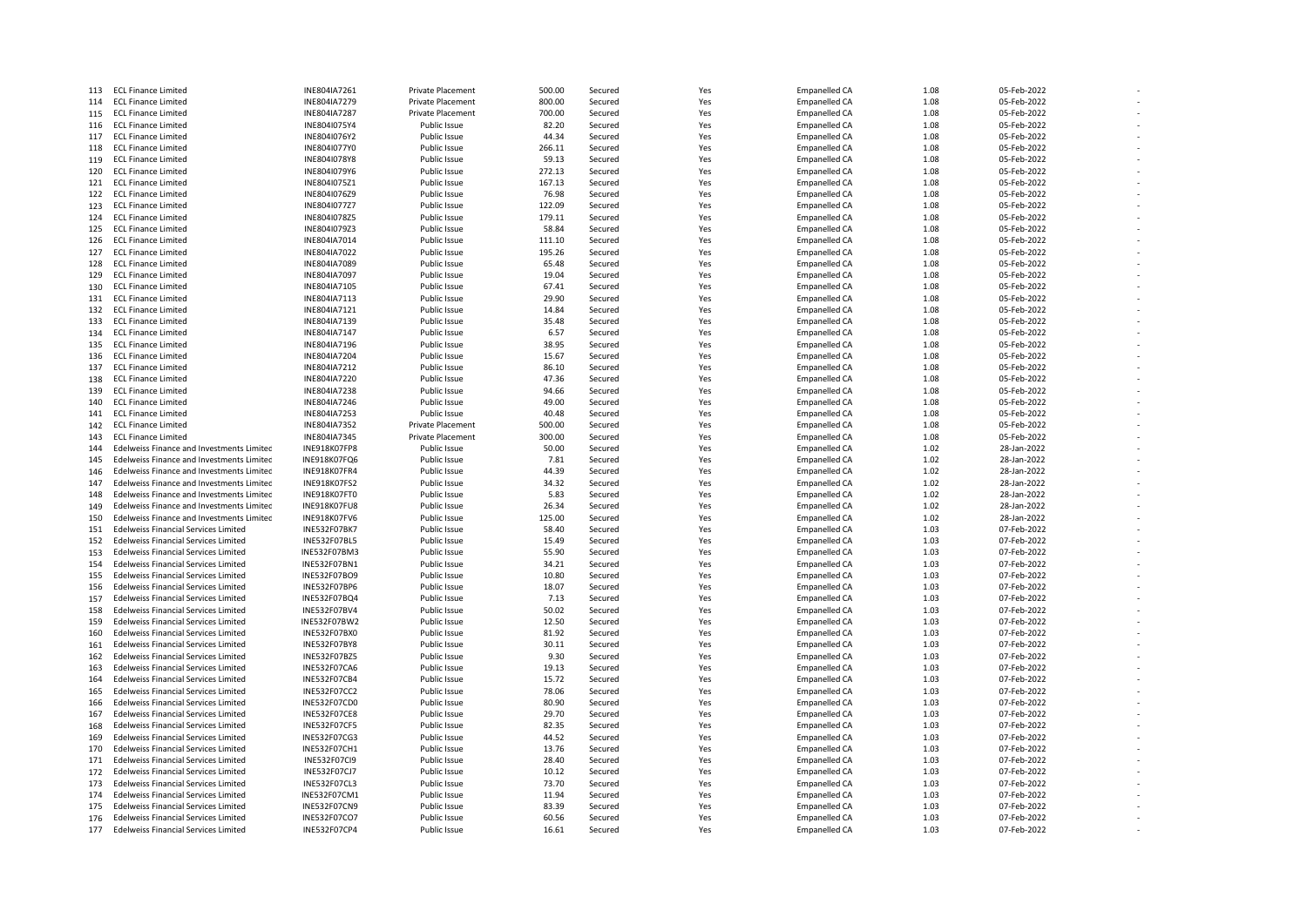| 178        | <b>Edelweiss Financial Services Limited</b> | INE532F07CQ2               | Public Issue             |       | 77.76  | Secured   | Yes        | <b>Empanelled CA</b> | 1.03 | 07-Feb-2022 |  |
|------------|---------------------------------------------|----------------------------|--------------------------|-------|--------|-----------|------------|----------------------|------|-------------|--|
| 179        | <b>Edelweiss Financial Services Limited</b> | <b>NE532F07CR0</b>         | Public Issue             |       | 75.80  | Secured   | Yes        | <b>Empanelled CA</b> | 1.03 | 07-Feb-2022 |  |
| 180        | <b>Edelweiss Financial Services Limited</b> | <b>INE532F07CS8</b>        | Public Issue             |       | 12.17  | Secured   | Yes        | <b>Empanelled CA</b> | 1.03 | 07-Feb-2022 |  |
| 181        | <b>Edelweiss Financial Services Limited</b> | INE532F07CT6               | Public Issue             | 31.10 |        | Secured   | Yes        | <b>Empanelled CA</b> | 1.03 | 07-Feb-2022 |  |
| 182        | <b>Edelweiss Financial Services Limited</b> | <b>INE532F07CU4</b>        | Public Issue             |       | 13.22  | Secured   | Yes        | <b>Empanelled CA</b> | 1.03 | 07-Feb-2022 |  |
| 183        | <b>Edelweiss Financial Services Limited</b> | INE532F07CK5               | Private Placement        |       | 650.00 | Secured   | Yes        | <b>Empanelled CA</b> | 1.03 | 07-Feb-2022 |  |
| 184        | Ess Kay Fincorp Limited                     | INE124N07358               | Private Placement        |       | 86.00  | Secured   | Yes        | <b>Empanelled CA</b> | 2.55 | 11-Feb-2022 |  |
| 185        | Ess Kay Fincorp Limited                     | INE124N07127               | <b>Private Placement</b> |       | 25.00  | Secured   | Yes        | <b>Empanelled CA</b> | 2.55 | 11-Feb-2022 |  |
|            | Ess Kay Fincorp Limited                     | INE124N07242(erstwhileINE1 | Private Placement        |       | 50.00  | Secured   | Yes        | <b>Empanelled CA</b> | 2.55 | 11-Feb-2022 |  |
| 186        |                                             |                            |                          |       |        |           |            |                      |      |             |  |
|            |                                             | 24N07234)                  |                          |       |        |           |            |                      |      |             |  |
| 187        | Ess Kay Fincorp Limited                     | INE124N07325               | <b>Private Placement</b> |       | 25.00  | Secured   | Yes        | <b>Empanelled CA</b> | 2.55 | 11-Feb-2022 |  |
| 188        | Ess Kay Fincorp Limited                     | INE124N07366               | <b>Private Placement</b> |       | 33.60  | Secured   | Yes        | <b>Empanelled CA</b> | 2.55 | 11-Feb-2022 |  |
| 189        | Ess Kay Fincorp Limited                     | INE124N07374               | Private Placement        |       | 50.00  | Secured   | Yes        | <b>Empanelled CA</b> | 2.55 | 11-Feb-2022 |  |
| 190        | Flometallic India Private Limited           | INE0I3K07010               | <b>Private Placement</b> |       | 500.00 | Secured   | Yes        | <b>Empanelled CA</b> | 1.27 | 08-Feb-2022 |  |
| 191        | Flometallic India Private Limited           | INE013K07028               | Private Placement        |       | 250.00 | Secured   | Yes        | <b>Empanelled CA</b> | 1.27 | 08-Feb-2022 |  |
| 192        | Flometallic India Private Limited           | <b>INE0I3K07036</b>        | <b>Private Placement</b> |       | 250.00 | Secured   | Yes        | <b>Empanelled CA</b> | 1.27 | 08-Feb-2022 |  |
| 193        | Flometallic India Private Limited           | INE013K07044               | Private Placement        |       | 500.00 | Secured   | Yes        | <b>Empanelled CA</b> | 1.27 | 08-Feb-2022 |  |
| 194        | <b>Fusion Microfinance Limited</b>          | INE139R07266               | <b>Private Placement</b> |       | 30.00  | Secured   | Yes        | <b>Empanelled CA</b> | 1.10 | 15-Feb-2022 |  |
| 195        | G R Infraprojects Limited                   | INE201P07169               | Private Placement        |       | 50.00  | Secured   | Yes        | <b>Empanelled CA</b> | 3.04 | 17-Feb-2022 |  |
| 196        | G R Infraprojects Limited                   | INE201P07185               | Private Placement        |       | 70.00  | Secured   | Yes        | <b>Empanelled CA</b> | 3.04 | 17-Feb-2022 |  |
| 197        | G R Infraprojects Limited                   | INE201P07177               | <b>Private Placement</b> |       | 5.00   | Secured   | Yes        | <b>Empanelled CA</b> | 3.04 | 17-Feb-2022 |  |
| 198        | G R Infraprojects Limited                   | INE201P08050               | <b>Private Placement</b> |       | 17.00  | Unsecured | Yes        | <b>Empanelled CA</b> | 5.73 | 17-Feb-2022 |  |
| 199        | G R Infraprojects Limited                   | INE201P08068               | Private Placement        |       | 17.00  | Unsecured | Yes        | <b>Empanelled CA</b> | 5.73 | 17-Feb-2022 |  |
| 200        | G R Infraprojects Limited                   | INE201P08076               | Private Placement        |       | 16.00  | Unsecured | Yes        | <b>Empanelled CA</b> | 5.73 | 17-Feb-2022 |  |
| 201        | G R Infraprojects Limited                   | INE201P08084               | <b>Private Placement</b> |       | 16.00  | Unsecured | Yes        | <b>Empanelled CA</b> | 5.73 | 17-Feb-2022 |  |
| 202        | G R Infraprojects Limited                   | INE201P08092               | <b>Private Placement</b> |       | 14.00  | Unsecured | Yes        | <b>Empanelled CA</b> | 5.73 | 17-Feb-2022 |  |
| 203        | G R Infraprojects Limited                   | INE201P08100               | <b>Private Placement</b> |       | 14.00  | Unsecured | Yes        | Empanelled CA        | 5.73 | 17-Feb-2022 |  |
| 204        | G R Infraprojects Limited                   | INE201P08118               | <b>Private Placement</b> |       | 14.00  | Unsecured | Yes        | <b>Empanelled CA</b> | 5.73 | 17-Feb-2022 |  |
| 205        | G R Infraprojects Limited                   | INE201P08126               | <b>Private Placement</b> |       | 14.00  | Unsecured | Yes        | <b>Empanelled CA</b> | 5.73 | 17-Feb-2022 |  |
| 206        | G R Infraprojects Limited                   | INE201P08134               | Private Placement        |       | 60.00  | Unsecured | Yes        | <b>Empanelled CA</b> | 5.73 | 17-Feb-2022 |  |
| 207        | Gateway Distriparks Limited                 | INE852F07053               | <b>Private Placement</b> |       | 10.00  | Secured   | Yes        | <b>Empanelled CA</b> | 5.95 | 14-Feb-2022 |  |
|            | Gateway Distriparks Limited                 | INE852F07095               | Private Placement        |       | 40.00  | Secured   |            | <b>Empanelled CA</b> | 5.95 | 14-Feb-2022 |  |
| 208<br>209 | Gateway Distriparks Limited                 | INE852F07061               | Private Placement        |       | 10.00  | Secured   | Yes<br>Yes | <b>Empanelled CA</b> | 5.95 | 14-Feb-2022 |  |
|            |                                             |                            |                          |       |        |           |            |                      |      |             |  |
| 210        | Gateway Distriparks Limited                 | INE852F07103               | Private Placement        |       | 45.00  | Secured   | Yes        | <b>Empanelled CA</b> | 5.95 | 14-Feb-2022 |  |
| 211        | <b>Gateway Distriparks Limited</b>          | INE852F07111               | Private Placement        |       | 45.00  | Secured   | Yes        | <b>Empanelled CA</b> | 5.95 | 14-Feb-2022 |  |
| 212        | <b>Gateway Distriparks Limited</b>          | INE852F07129               | <b>Private Placement</b> |       | 45.00  | Secured   | Yes        | <b>Empanelled CA</b> | 5.95 | 14-Feb-2022 |  |
| 213        | <b>Gateway Distriparks Limited</b>          | INE852F07137               | Private Placement        |       | 55.00  | Secured   | Yes        | <b>Empanelled CA</b> | 5.95 | 14-Feb-2022 |  |
| 214        | Gateway Distriparks Limited                 | INE852F07020               | <b>Private Placement</b> |       | 10.00  | Secured   | Yes        | <b>Empanelled CA</b> | 5.95 | 14-Feb-2022 |  |
| 215        | Gateway Distriparks Limited                 | INE852F07038               | <b>Private Placement</b> |       | 10.00  | Secured   | Yes        | <b>Empanelled CA</b> | 5.95 | 14-Feb-2022 |  |
| 216        | <b>Gateway Distriparks Limited</b>          | INE852F07046               | <b>Private Placement</b> |       | 10.00  | Secured   | Yes        | <b>Empanelled CA</b> | 5.95 | 14-Feb-2022 |  |
| 217        | Gromor Finance Private Limited              | INE091807014               | <b>Private Placement</b> |       | 4.00   | Secured   | No         | <b>Empanelled CA</b> | 1.23 | 24-Feb-2022 |  |
| 218        | Gromor Finance Private Limited              | INE09I807022               | <b>Private Placement</b> |       | 2.70   | Secured   | No         | <b>Empanelled CA</b> | 1.23 | 24-Feb-2022 |  |
| 219        | IIFL Samasta Finance Limited                | INE413U08028               | <b>Private Placement</b> |       | 11.00  | Unsecured | Yes        | N.A.                 |      |             |  |
| 220        | IIFL Samasta Finance Limited                | INE413U08036               | <b>Private Placement</b> |       | 21.85  | Unsecured | Yes        | N.A.                 |      |             |  |
| 221        | IIFL Samasta Finance Limited                | INE413U08036               | <b>Private Placement</b> |       | 53.15  | Unsecured | Yes        | N.A.                 |      |             |  |
| 222        | <b>IIFL Samasta Finance Limited</b>         | INE413U08036               | Private Placement        |       | 14.00  | Unsecured | Yes        | N.A.                 |      |             |  |
| 223        | IIFL Wealth Management Limited              | INE466L07027               | Private Placement        |       | 220.00 | Secured   | Yes        | <b>Empanelled CA</b> | 1.14 | 15-Feb-2022 |  |
| 224        | <b>IIFL Wealth Prime Limited</b>            | <b>INE248U07AX4</b>        | <b>Private Placement</b> |       | 55.12  | Secured   | Yes        | <b>Empanelled CA</b> | 1.25 | 15-Feb-2022 |  |
| 225        | <b>IIFL Wealth Prime Limited</b>            | <b>INE248U07AY2</b>        | Private Placement        |       | 142.97 | Secured   | Yes        | <b>Empanelled CA</b> | 1.25 | 15-Feb-2022 |  |
| 226        | <b>IIFL Wealth Prime Limited</b>            | <b>INE248U07BC6</b>        | Private Placement        |       | 122.50 | Secured   | Yes        | <b>Empanelled CA</b> | 1.25 | 15-Feb-2022 |  |
| 227        | <b>IIFL Wealth Prime Limited</b>            | INE248U07BD4               | Private Placement        |       | 107.14 | Secured   | Yes        | <b>Empanelled CA</b> | 1.25 | 15-Feb-2022 |  |
| 228        | <b>IIFL Wealth Prime Limited</b>            | INE248U07BE2               | <b>Private Placement</b> |       | 145.77 | Secured   | Yes        | <b>Empanelled CA</b> | 1.25 | 15-Feb-2022 |  |
| 229        | <b>IIFL Wealth Prime Limited</b>            | INE248U07BF9               | <b>Private Placement</b> |       | 99.47  | Secured   | Yes        | <b>Empanelled CA</b> | 1.25 | 15-Feb-2022 |  |
| 230        | IIFL Wealth Prime Limited                   | INE248U07BH5               | Private Placement        |       | 29.02  | Secured   | Yes        | <b>Empanelled CA</b> | 1.25 | 15-Feb-2022 |  |
| 231        | <b>IIFL Wealth Prime Limited</b>            | INE248U07AZ9               | <b>Private Placement</b> |       | 166.24 | Secured   | Yes        | <b>Empanelled CA</b> | 1.25 | 15-Feb-2022 |  |
| 232        | <b>IIFL Wealth Prime Limited</b>            |                            | <b>Private Placement</b> |       | 70.88  | Secured   | Yes        |                      | 1.25 | 15-Feb-2022 |  |
|            |                                             | INE248U07BB8               |                          |       |        |           |            | <b>Empanelled CA</b> |      |             |  |
| 233        | <b>IIFL Wealth Prime Limited</b>            | INE248U07BG7               | <b>Private Placement</b> |       | 40.63  | Secured   | Yes        | <b>Empanelled CA</b> | 1.25 | 15-Feb-2022 |  |
| 234        | <b>IIFL Wealth Prime Limited</b>            | INE248U07BJ1               | <b>Private Placement</b> |       | 771.23 | Secured   | Yes        | <b>Empanelled CA</b> | 1.25 | 15-Feb-2022 |  |
| 235        | <b>IIFL Wealth Prime Limited</b>            | <b>INE248U07BK9</b>        | <b>Private Placement</b> |       | 39.75  | Secured   | Yes        | <b>Empanelled CA</b> | 1.25 | 15-Feb-2022 |  |
| 236        | <b>IIFL Wealth Prime Limited</b>            | INE248U07BN3               | <b>Private Placement</b> |       | 16.50  | Secured   | Yes        | <b>Empanelled CA</b> | 1.25 | 15-Feb-2022 |  |
| 237        | <b>IIFL Wealth Prime Limited</b>            | INE248U07CO9               | <b>Private Placement</b> |       | 62.45  | Secured   | Yes        | <b>Empanelled CA</b> | 1.25 | 15-Feb-2022 |  |
| 238        | <b>IIFL Wealth Prime Limited</b>            | <b>INE248U07CP6</b>        | <b>Private Placement</b> |       | 44.30  | Secured   | Yes        | <b>Empanelled CA</b> | 1.25 | 15-Feb-2022 |  |
| 239        | <b>IIFL Wealth Prime Limited</b>            | <b>INE248U07CT8</b>        | <b>Private Placement</b> |       | 4.10   | Secured   | Yes        | <b>Empanelled CA</b> | 1.25 | 15-Feb-2022 |  |
| 240        | <b>IIFL Wealth Prime Limited</b>            | <b>INE248U07CU6</b>        | Private Placement        |       | 10.60  | Secured   | Yes        | <b>Empanelled CA</b> | 1.25 | 15-Feb-2022 |  |
| 241        | <b>IIFL Wealth Prime Limited</b>            | <b>INE248U07CV4</b>        | <b>Private Placement</b> |       | 34.35  | Secured   | Yes        | <b>Empanelled CA</b> | 1.25 | 15-Feb-2022 |  |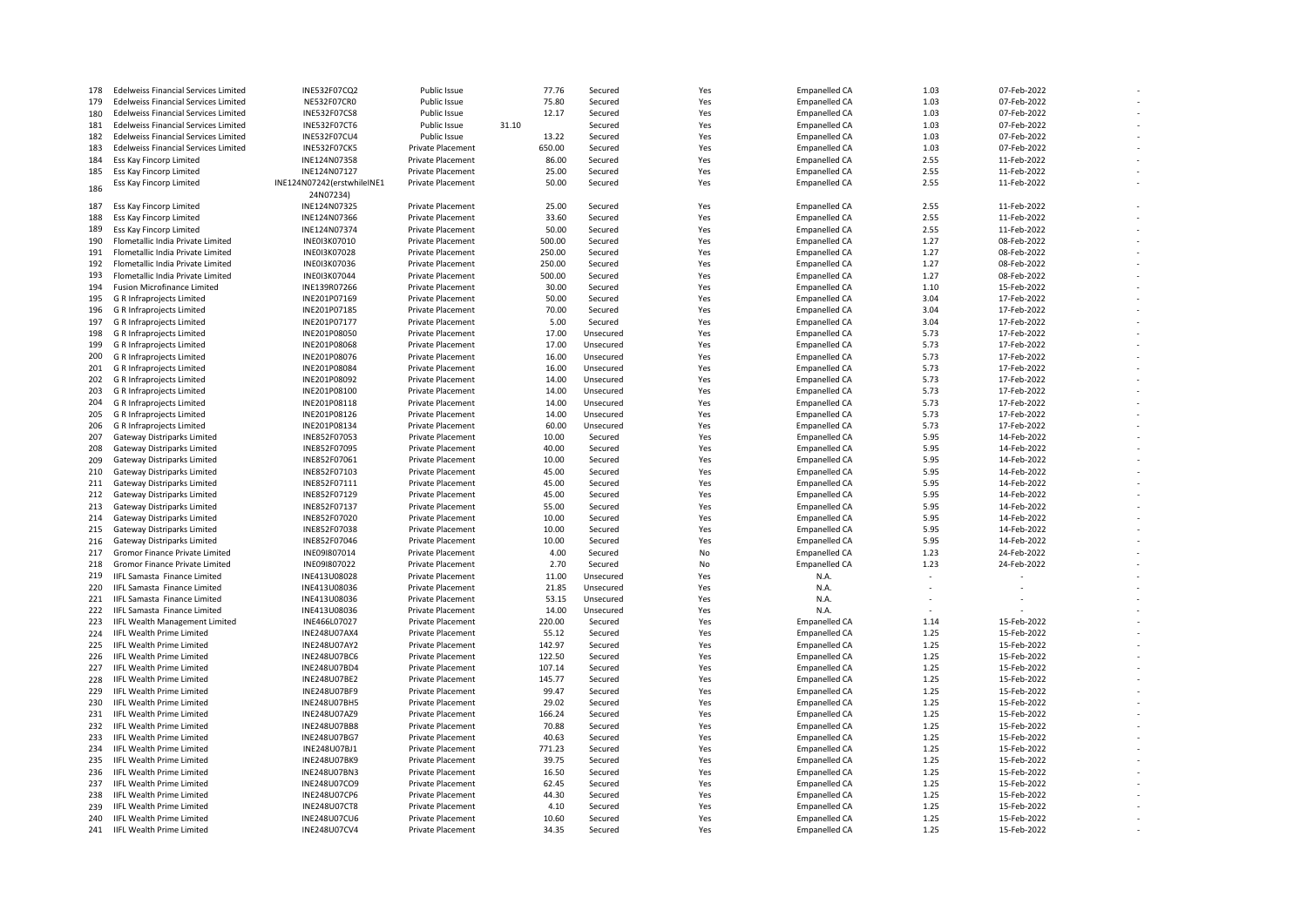| 242 | <b>IIFL Wealth Prime Limited</b>            | <b>INE248U07CX0</b> | <b>Private Placement</b> | 178.08   | Secured   | Yes | <b>Empanelled CA</b> | 1.25 | 15-Feb-2022 |  |
|-----|---------------------------------------------|---------------------|--------------------------|----------|-----------|-----|----------------------|------|-------------|--|
| 243 | <b>IIFL Wealth Prime Limited</b>            | <b>INE248U07CY8</b> | <b>Private Placement</b> | 20.00    | Secured   | Yes | Empanelled CA        | 1.25 | 15-Feb-2022 |  |
| 244 | <b>IIFL Wealth Prime Limited</b>            | INE248U07CZ5        | <b>Private Placement</b> | 30.00    | Secured   | Yes | <b>Empanelled CA</b> | 1.25 | 15-Feb-2022 |  |
| 245 | IIFL Wealth Prime Limited                   | <b>INE248U07DA6</b> | <b>Private Placement</b> | 266.58   | Secured   | Yes | Empanelled CA        | 1.25 | 15-Feb-2022 |  |
| 246 | <b>IIFL Wealth Prime Limited</b>            | INE248U07DB4        | Private Placement        | 369.00   | Secured   | Yes | <b>Empanelled CA</b> | 1.25 | 15-Feb-2022 |  |
| 247 | <b>IIFL Wealth Prime Limited</b>            | <b>INE248U07DC2</b> | <b>Private Placement</b> | 243.36   | Secured   | Yes | <b>Empanelled CA</b> | 1.25 | 15-Feb-2022 |  |
| 248 |                                             |                     |                          |          |           |     |                      | 1.25 | 15-Feb-2022 |  |
|     | <b>IIFL Wealth Prime Limited</b>            | <b>INE248U07DE8</b> | Private Placement        | 15.00    | Secured   | Yes | <b>Empanelled CA</b> |      |             |  |
| 249 | IIFL Wealth Prime Limited                   | INE248U07DD0        | <b>Private Placement</b> | 124.35   | Secured   | Yes | <b>Empanelled CA</b> | 1.25 | 15-Feb-2022 |  |
| 250 | IIFL Wealth Prime Limited                   | <b>INE248U07AU0</b> | <b>Private Placement</b> | 3.00     | Secured   | Yes | Empanelled CA        | 1.25 | 15-Feb-2022 |  |
| 251 | IIFL Wealth Prime Limited                   | INE248U07DF5        | <b>Private Placement</b> | 155.00   | Secured   | Yes | <b>Empanelled CA</b> | 1.25 | 15-Feb-2022 |  |
| 252 | IIFL Wealth Prime Limited                   | INE248U07DG3        | Private Placement        | 54.00    | Secured   | Yes | Empanelled CA        | 1.25 | 15-Feb-2022 |  |
|     | Indiabulls Commercial Credit Limited        | INE244L08018        | Private Placement        | 60.00    | Unsecured | Yes | N.A.                 |      |             |  |
| 253 |                                             |                     |                          |          |           |     |                      |      |             |  |
| 254 | Indiabulls Commercial Credit Limited        | INE244L08026        | <b>Private Placement</b> | 40.00    | Unsecured | Yes | N.A.                 |      |             |  |
| 255 | <b>Indiabulls Commercial Credit Limited</b> | INE244L08034        | <b>Private Placement</b> | 50.00    | Unsecured | Yes | N.A.                 |      |             |  |
| 256 | Indiabulls Commercial Credit Limited        | INE244L08042        | <b>Private Placement</b> | 100.00   | Unsecured | Yes | N.A.                 |      |             |  |
| 257 | Indiabulls Commercial Credit Limited        | INE244L08059        | <b>Private Placement</b> | 100.00   | Unsecured | Yes | N.A.                 |      |             |  |
| 258 | Indiabulls Commercial Credit Limited        | INE244L08042        | <b>Private Placement</b> | 5.00     | Unsecured | Yes | N.A.                 |      |             |  |
| 259 | Indiabulls Commercial Credit Limited        | INE244L07226        | <b>Private Placement</b> | 200.00   | Secured   | Yes | <b>Empanelled CA</b> | 5.28 | 22-Feb-2022 |  |
| 260 | Indiabulls Commercial Credit Limited        | INE244L07234        | Private Placement        | 600.00   | Secured   | Yes | <b>Empanelled CA</b> | 5.28 | 22-Feb-2022 |  |
| 261 | Indiabulls Commercial Credit Limited        | INE244L07242        | <b>Private Placement</b> | 1,200.00 | Secured   | Yes | <b>Empanelled CA</b> | 5.28 | 22-Feb-2022 |  |
| 262 | IndusInd Bank Limited                       | INE095A08066        | Private Placement        | 1,000.00 | Unsecured | Yes | N.A.                 |      |             |  |
| 263 | IndusInd Bank Limited                       | INE095A08074        | Private Placement        | 1,000.00 | Unsecured | Yes | N.A.                 |      |             |  |
| 264 | JM Financial Home Loans Limited             | INE01A207013        | Private Placement        | 25.00    | Secured   | Yes | <b>Empanelled CA</b> | 2.51 | 26-Jan-2022 |  |
| 265 | JM Financial Home Loans Limited             | INE01A207047        | Private Placement        | 2.00     | Secured   | Yes | <b>Empanelled CA</b> | 2.51 | 26-Jan-2022 |  |
| 266 | JM Financial Home Loans Limited             | INE01A207047        | Private Placement        | 1.10     | Secured   | Yes | <b>Empanelled CA</b> | 2.51 | 26-Jan-2022 |  |
| 267 | JM Financial Home Loans Limited             | INE01A207047        | Private Placement        | 2.00     |           |     | <b>Empanelled CA</b> | 2.51 | 26-Jan-2022 |  |
|     |                                             |                     |                          |          | Secured   | Yes |                      |      |             |  |
| 268 | JM Financial Home Loans Limited             | INE01A207039        | Private Placement        | 5.10     | Secured   | Yes | <b>Empanelled CA</b> | 2.51 | 26-Jan-2022 |  |
| 269 | JM Financial Home Loans Limited             | INE01A207039        | <b>Private Placement</b> | 1.20     | Secured   | Yes | <b>Empanelled CA</b> | 2.51 | 26-Jan-2022 |  |
| 270 | JM Financial Home Loans Limited             | INE01A207054        | <b>Private Placement</b> | 50.00    | Secured   | Yes | <b>Empanelled CA</b> | 2.51 | 26-Jan-2022 |  |
| 271 | JM Financial Home Loans Limited             | INE01A207062        | <b>Private Placement</b> | 10.00    | Secured   | Yes | <b>Empanelled CA</b> | 2.51 | 26-Jan-2022 |  |
| 272 | JM Financial Home Loans Limited             | INE01A207088        | Private Placement        | 5.00     | Secured   | Yes | <b>Empanelled CA</b> | 2.51 | 26-Jan-2022 |  |
| 273 | JM Financial Home Loans Limited             | INE01A207070        | Private Placement        | 50.00    | Secured   | Yes | <b>Empanelled CA</b> | 2.51 | 26-Jan-2022 |  |
| 274 | KANAKADURGA FINANCE LTD                     | INE104W07088        | <b>Private Placement</b> | 10.00    | Secured   | Yes | <b>Empanelled CA</b> | 1.07 | 12-Feb-2022 |  |
| 275 | <b>KRIBHCO Fertilizers Limited</b>          | INE486H07015        | Private Placement        | 200.00   | Secured   | Yes | <b>Empanelled CA</b> | 2.56 | 28-Jan-2022 |  |
| 276 | <b>KRIBHCO Fertilizers Limited</b>          | INE486H07023        | <b>Private Placement</b> | 120.00   | Secured   | Yes | <b>Empanelled CA</b> | 2.56 | 28-Jan-2022 |  |
| 277 | <b>L&amp;T Finance Limited</b>              | INE476M07BX6        | <b>Private Placement</b> | 125.00   | Secured   | Yes | <b>Empanelled CA</b> | 1.06 | 28-Feb-2022 |  |
| 278 | <b>L&amp;T Finance Limited</b>              | INE476M07BY4        | <b>Private Placement</b> | 279.00   | Secured   | Yes | <b>Empanelled CA</b> | 1.06 | 28-Feb-2022 |  |
|     |                                             |                     |                          |          |           |     |                      |      |             |  |
| 279 | <b>L&amp;T Finance Limited</b>              | INE476M07BX6        | Private Placement        | 75.00    | Secured   | Yes | <b>Empanelled CA</b> | 1.06 | 28-Feb-2022 |  |
| 280 | <b>L&amp;T Finance Limited</b>              | INE476M07BZ1        | <b>Private Placement</b> | 300.00   | Secured   | Yes | <b>Empanelled CA</b> | 1.06 | 28-Feb-2022 |  |
| 281 | Motilal Oswal Financial Services Limited    | INE338I07057        | Private Placement        | 195.00   | Secured   | Yes | <b>Empanelled CA</b> | 2.56 | 01-Feb-2022 |  |
| 282 | Motilal Oswal Financial Services Limited    | INE338I07065        | <b>Private Placement</b> | 105.00   | Secured   | Yes | <b>Empanelled CA</b> | 2.56 | 01-Feb-2022 |  |
| 283 | Motilal Oswal Financial Services Limited    | INE338I07073        | <b>Private Placement</b> | 100.00   | Secured   | Yes | <b>Empanelled CA</b> | 2.56 | 01-Feb-2022 |  |
| 284 | Motilal Oswal Finvest Limited               | INE01WN07011        | Private Placement        | 37.50    | Secured   | Yes | <b>Empanelled CA</b> | 3.66 | 27-Jan-2022 |  |
| 285 | Motilal Oswal Finvest Limited               | INE01WN07011        | Private Placement        | 10.90    | Secured   | Yes | <b>Empanelled CA</b> | 3.66 | 27-Jan-2022 |  |
| 286 | Motilal Oswal Finvest Limited               | INE01WN07011        | Private Placement        | 10.00    | Secured   | Yes | <b>Empanelled CA</b> | 3.66 | 27-Jan-2022 |  |
| 287 | Motilal Oswal Finvest Limited               | INE01WN07011        | <b>Private Placement</b> | 26.00    | Secured   | Yes | <b>Empanelled CA</b> | 3.66 | 27-Jan-2022 |  |
| 288 | Motilal Oswal Finvest Limited               | INE01WN07011        | Private Placement        | 0.50     | Secured   | Yes | <b>Empanelled CA</b> | 3.66 | 27-Jan-2022 |  |
| 289 | Motilal Oswal Finvest Limited               | INE01WN07029        | <b>Private Placement</b> | 12.80    | Secured   | Yes | <b>Empanelled CA</b> | 3.66 | 27-Jan-2022 |  |
| 290 | Motilal Oswal Finvest Limited               | INE01WN07029        | Private Placement        | 3.00     | Secured   | Yes | <b>Empanelled CA</b> | 3.66 | 27-Jan-2022 |  |
| 291 | Motilal Oswal Finvest Limited               | INE01WN07029        | <b>Private Placement</b> | 14.00    | Secured   | Yes | <b>Empanelled CA</b> | 3.66 | 27-Jan-2022 |  |
| 292 | Motilal Oswal Finvest Limited               | INE01WN07029        | Private Placement        | 7.50     | Secured   | Yes | <b>Empanelled CA</b> | 3.66 | 27-Jan-2022 |  |
| 293 | Motilal Oswal Finvest Limited               | INE01WN07011        | <b>Private Placement</b> | 14.20    | Secured   | Yes | <b>Empanelled CA</b> | 3.66 | 27-Jan-2022 |  |
| 294 | Motilal Oswal Finvest Limited               | INE01WN07029        | <b>Private Placement</b> | 8.30     | Secured   | Yes |                      | 3.66 | 27-Jan-2022 |  |
|     |                                             |                     |                          |          |           |     | <b>Empanelled CA</b> |      |             |  |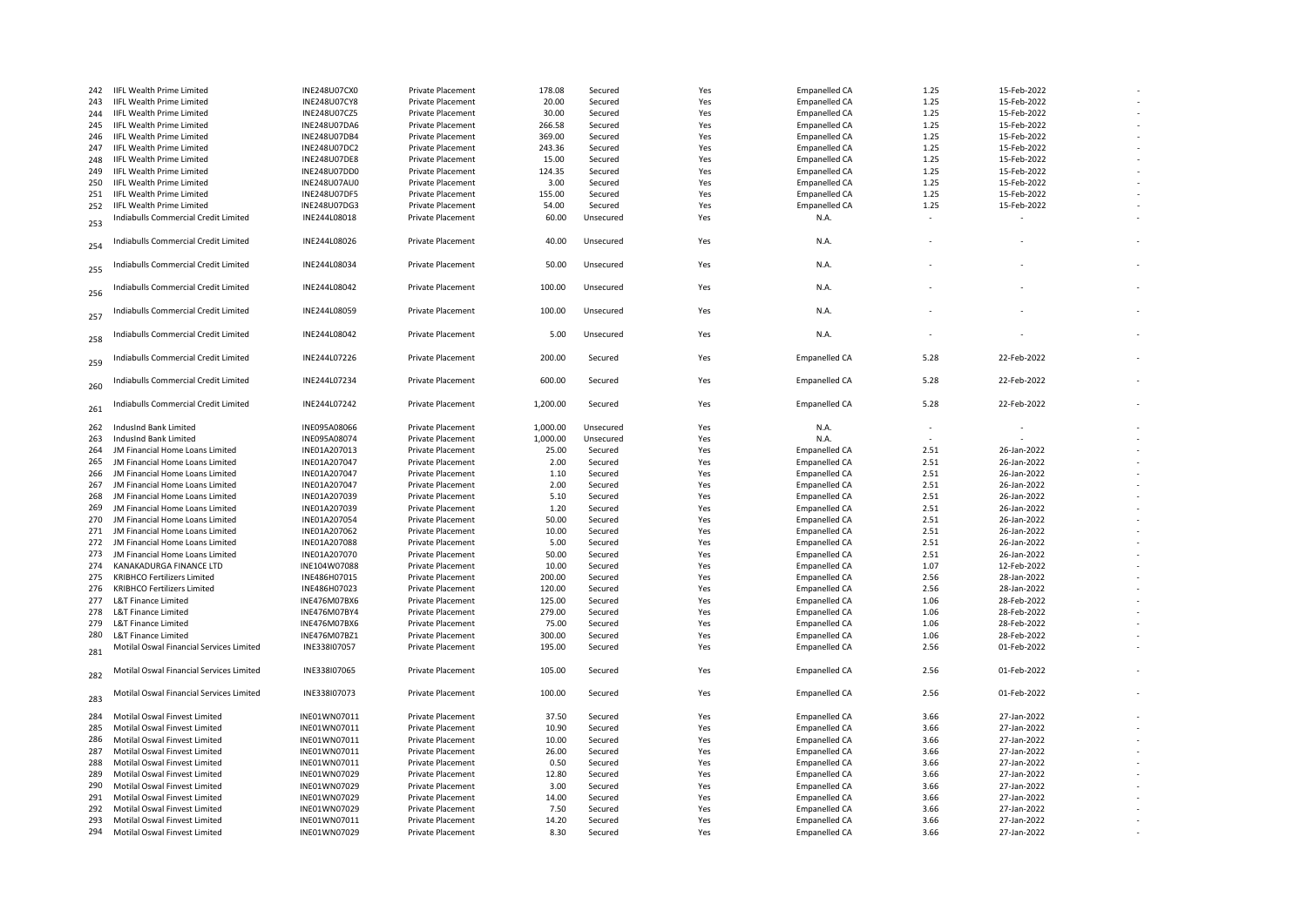| 295<br>296 | Motilal Oswal Finvest Limited<br>Motilal Oswal Home Finance Limited | INE01WN07037<br>INE658R08156 (erstwhile | Private Placement<br>Private Placement | 200.00<br>300.00   | Secured<br>Unsecured   | Yes<br>No  | <b>Empanelled CA</b><br><b>Empanelled CA</b> | 3.66<br>2.32  | 27-Jan-2022<br>01-Feb-2022 |  |
|------------|---------------------------------------------------------------------|-----------------------------------------|----------------------------------------|--------------------|------------------------|------------|----------------------------------------------|---------------|----------------------------|--|
| 297        | Motilal Oswal Home Finance Limited                                  | INE658R07281)<br>INE658R07331           | <b>Private Placement</b>               | 7.90               | Secured                | No         | <b>Empanelled CA</b>                         | 1.06          | 01-Feb-2022                |  |
| 298        | Motilal Oswal Home Finance Limited                                  | INE658R07331                            | Private Placement                      | 2.70               | Secured                | No         | Empanelled CA                                | 1.06          | 01-Feb-2022                |  |
| 299        | Motilal Oswal Home Finance Limited                                  | INE658R07331                            | Private Placement                      | 7.20               | Secured                | No         | Empanelled CA                                | 1.06          | 01-Feb-2022                |  |
| 300        | Motilal Oswal Home Finance Limited                                  | INE658R07331                            | Private Placement                      | 5.70               | Secured                | No         | <b>Empanelled CA</b>                         | 1.06          | 01-Feb-2022                |  |
| 301        | Motilal Oswal Home Finance Limited                                  | INE658R07331                            | Private Placement                      | 2.00               | Secured                | No         | Empanelled CA                                | 1.06          | 01-Feb-2022                |  |
| 302        | Motilal Oswal Home Finance Limited                                  | INE658R07331                            | <b>Private Placement</b>               | 7.10               | Secured                | No         | Empanelled CA                                | 1.06          | 01-Feb-2022                |  |
| 303        | Motilal Oswal Home Finance Limited                                  | INE658R07331                            | Private Placement                      | 1.90               | Secured                | No         | <b>Empanelled CA</b>                         | 1.06          | 01-Feb-2022                |  |
| 304        | Motilal Oswal Home Finance Limited                                  | INE658R07349                            | <b>Private Placement</b>               | 16.90              | Secured                | No         | Empanelled CA                                | 1.06          | 01-Feb-2022                |  |
| 305        | Motilal Oswal Home Finance Limited                                  | INE658R07349                            | Private Placement                      | 9.80               | Secured                | No         | <b>Empanelled CA</b>                         | 1.06          | 01-Feb-2022                |  |
| 306        | Motilal Oswal Home Finance Limited                                  | INE658R07349                            | <b>Private Placement</b>               | 7.40               | Secured                | No         | Empanelled CA                                | 1.06          | 01-Feb-2022                |  |
| 307        | Motilal Oswal Home Finance Limited                                  | INE658R07349                            | Private Placement                      | 6.60               | Secured                | No         | <b>Empanelled CA</b>                         | 1.06          | 01-Feb-2022                |  |
| 308        | Motilal Oswal Home Finance Limited                                  | INE658R07422                            | <b>Private Placement</b>               | 54.25              | Secured                | No         | <b>Empanelled CA</b>                         | 1.06          | 01-Feb-2022                |  |
| 309        | Motilal Oswal Home Finance Limited                                  | INE658R07372                            | Private Placement                      | 25.00              | Secured                | No         | <b>Empanelled CA</b>                         | 1.06          | 01-Feb-2022                |  |
| 310        | Motilal Oswal Home Finance Limited                                  | INE658R07380                            | <b>Private Placement</b>               | 50.00              | Secured                | No         | <b>Empanelled CA</b>                         | 1.06          | 01-Feb-2022                |  |
| 311        | Motilal Oswal Home Finance Limited                                  | INE658R07398                            | Private Placement                      | 50.00              | Secured                | No         | <b>Empanelled CA</b>                         | 1.06          | 01-Feb-2022                |  |
| 312        | Motilal Oswal Home Finance Limited                                  | INE658R07414                            | Private Placement                      | 25.00              | Secured                | No         | Empanelled CA                                | 1.06          | 01-Feb-2022                |  |
| 313        | Motilal Oswal Home Finance Limited                                  | INE658R07406                            | <b>Private Placement</b>               | 75.00              | Secured                | No         | Empanelled CA                                | 1.06          | 01-Feb-2022                |  |
| 314        | National Highways Authority of India                                | INE906B07HD4                            | Private Placement                      | 5,000.00           | Secured                | No         | <b>Empanelled CA</b>                         | 3.52          | 25-Feb-2022                |  |
| 315        | National Highways Authority of India                                | INE906B07HE2                            | <b>Private Placement</b>               | 5,000.00           | Secured                | No         | Empanelled CA                                | 3.52          | 25-Feb-2022                |  |
| 316        | National Highways Authority of India                                | INE906B07HF9                            | Private Placement                      | 5,000.00           | Secured                | No         | Empanelled CA                                | 3.52          | 25-Feb-2022                |  |
| 317        | National Highways Authority of India                                | INE906B07HG7                            | <b>Private Placement</b>               | 5,000.00           | Secured                | No         | Empanelled CA                                | 3.52          | 25-Feb-2022                |  |
| 318        | National Highways Authority of India                                | INE906B07HH5                            | Private Placement                      | 5,000.00           | Secured                | No         | <b>Empanelled CA</b>                         | 3.52          | 25-Feb-2022                |  |
| 319        | National Highways Authority of India                                | INE906B07HJ1                            | Private Placement                      | 5,500.00           | Secured                | No         | Empanelled CA                                | 3.52          | 25-Feb-2022                |  |
| 320        | National Highways Authority of India                                | INE906B07HL7                            | Private Placement                      | 5,000.00           | Secured                | No         | <b>Empanelled CA</b>                         | 3.52          | 25-Feb-2022                |  |
| 321        | National Highways Authority of India                                | INE906B07HK9                            | <b>Private Placement</b>               | 1,100.00           | Secured                | No         | <b>Empanelled CA</b>                         | 3.52          | 25-Feb-2022                |  |
| 322        | National Highways Authority of India                                | INE906B07HI3                            | Private Placement                      | 3,000.00           | Secured                | No         | Empanelled CA                                | 3.52          | 25-Feb-2022                |  |
| 323        | National Highways Authority of India                                | INE906B07HM5                            | Private Placement                      | 6,500.00           | Secured                | No         | Empanelled CA                                | 3.52          | 25-Feb-2022                |  |
| 324        | National Highways Authority of India                                | INE906B07HN3                            | <b>Private Placement</b>               | 4,791.00           | Secured                | No         | <b>Empanelled CA</b>                         | 3.52          | 25-Feb-2022                |  |
| 325        | National Highways Authority of India                                | INE906B07HO1                            | <b>Private Placement</b>               | 3,119.00           | Secured                | No         | Empanelled CA                                | 3.52          | 25-Feb-2022                |  |
| 327        | 326 NMDC Limited<br>Power Finance Corporation Limited               | INE584A08010<br>INE134E08JQ3            | Private Placement<br>Private Placement | 523.80<br>3,000.00 | Unsecured<br>Unsecured | Yes<br>Yes | Independent Auditor<br><b>Empanelled CA</b>  | 77.66<br>1.17 | 08-Feb-2022<br>16-Feb-2022 |  |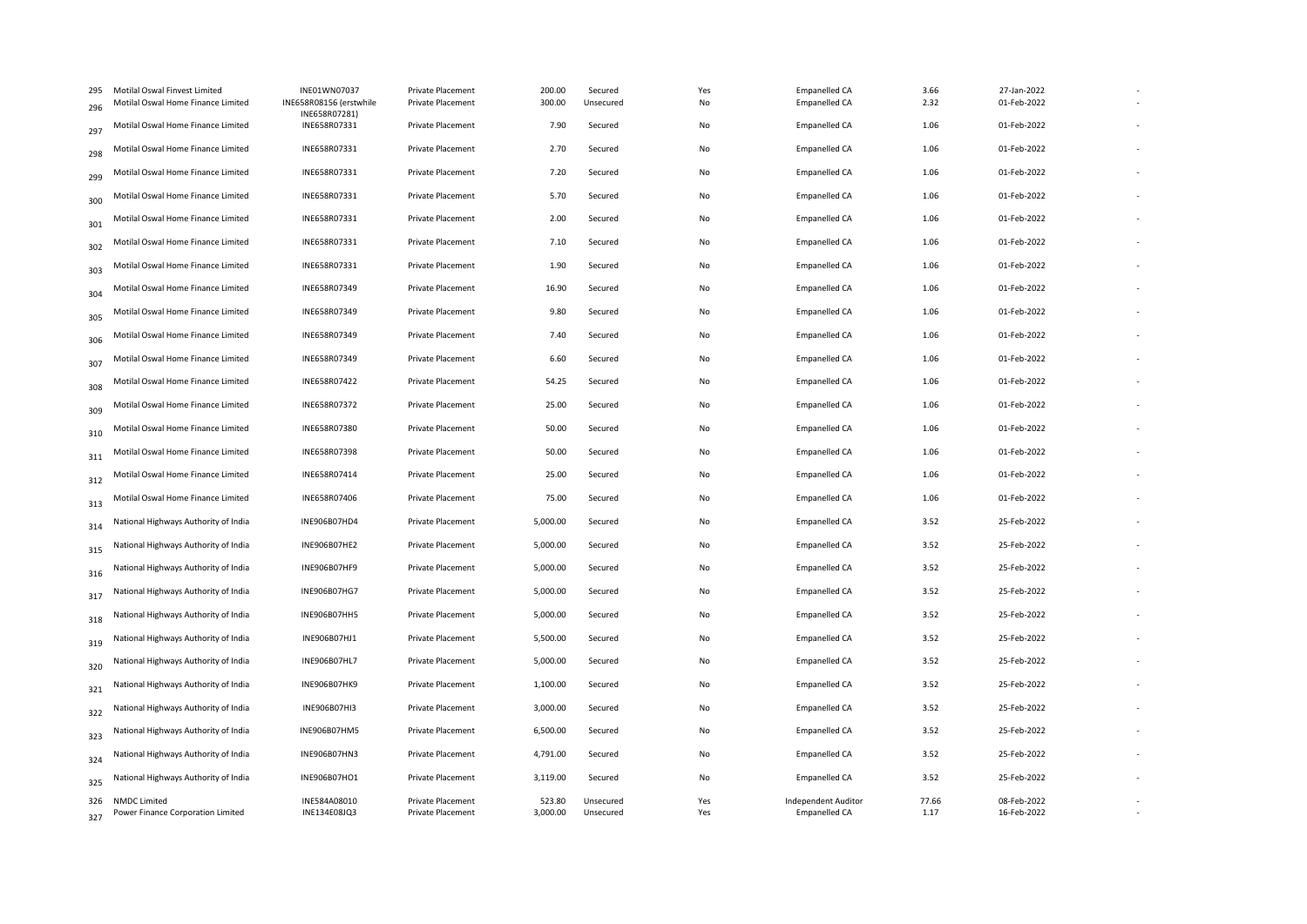| 328 | Power Finance Corporation Limited | INE134E08JR1        | Private Placement        | 1,007.40 | Unsecured | Yes | <b>Empanelled CA</b> | 1.17 | 16-Feb-2022 |  |
|-----|-----------------------------------|---------------------|--------------------------|----------|-----------|-----|----------------------|------|-------------|--|
| 329 | Power Finance Corporation Limited | INE134E08JS9        | Private Placement        | 528.40   | Unsecured | Yes | Empanelled CA        | 1.17 | 16-Feb-2022 |  |
| 330 | Power Finance Corporation Limited | <b>INE134E08JT7</b> | <b>Private Placement</b> | 2,654.00 | Unsecured | Yes | Empanelled CA        | 1.17 | 16-Feb-2022 |  |
| 331 | Power Finance Corporation Limited | INE134E08JU5        | Private Placement        | 2,155.00 | Unsecured | Yes | <b>Empanelled CA</b> | 1.17 | 16-Feb-2022 |  |
| 332 | Power Finance Corporation Limited | INE134E08JW1        | <b>Private Placement</b> | 3,751.20 | Unsecured | Yes | <b>Empanelled CA</b> | 1.17 | 16-Feb-2022 |  |
| 333 | Power Finance Corporation Limited | INE134E08JY7        | Private Placement        | 2,000.00 | Unsecured | Yes | Empanelled CA        | 1.17 | 16-Feb-2022 |  |
| 334 | Power Finance Corporation Limited | <b>INE134E08JX9</b> | Private Placement        | 2,411.50 | Unsecured | Yes | <b>Empanelled CA</b> | 1.17 | 16-Feb-2022 |  |
| 335 | Power Finance Corporation Limited | INE134E08JZ4        | Private Placement        | 1,000.00 | Unsecured | Yes | <b>Empanelled CA</b> | 1.17 | 16-Feb-2022 |  |
| 336 | Power Finance Corporation Limited | INE134E08KA5        | <b>Private Placement</b> | 2,578.90 | Unsecured | Yes | <b>Empanelled CA</b> | 1.17 | 16-Feb-2022 |  |
| 337 | Power Finance Corporation Limited | INE134E08KB3        | Private Placement        | 1,605.00 | Unsecured | Yes | <b>Empanelled CA</b> | 1.17 | 16-Feb-2022 |  |
| 338 | Power Finance Corporation Limited | INE134E08KC1        | Private Placement        | 1,982.10 | Unsecured | Yes | Empanelled CA        | 1.17 | 16-Feb-2022 |  |
| 339 | Power Finance Corporation Limited | INE134E08KD9        | <b>Private Placement</b> | 691.10   | Unsecured | Yes | Empanelled CA        | 1.17 | 16-Feb-2022 |  |
| 340 | Power Finance Corporation Limited | INE134E08KE7        | Private Placement        | 4,035.00 | Unsecured | Yes | <b>Empanelled CA</b> | 1.17 | 16-Feb-2022 |  |
| 341 | Power Finance Corporation Limited | <b>INE134E08KF4</b> | Private Placement        | 4,016.00 | Unsecured | Yes | <b>Empanelled CA</b> | 1.17 | 16-Feb-2022 |  |
| 342 | Power Finance Corporation Limited | INE134E08KG2        | Private Placement        | 3,735.00 | Unsecured | Yes | Empanelled CA        | 1.17 | 16-Feb-2022 |  |
| 343 | Power Finance Corporation Limited | INE134E08KH0        | Private Placement        | 3,000.00 | Unsecured | Yes | <b>Empanelled CA</b> | 1.17 | 16-Feb-2022 |  |
| 344 | Power Finance Corporation Limited | <b>INE134E08KI8</b> | Private Placement        | 4,710.50 | Unsecured | Yes | <b>Empanelled CA</b> | 1.17 | 16-Feb-2022 |  |
| 345 | Power Finance Corporation Limited | INE134E08KJ6        | Private Placement        | 1,400.00 | Unsecured | Yes | Empanelled CA        | 1.17 | 16-Feb-2022 |  |
| 346 | Power Finance Corporation Limited | <b>INE134E08KK4</b> | Private Placement        | 1,100.00 | Unsecured | Yes | <b>Empanelled CA</b> | 1.17 | 16-Feb-2022 |  |
| 347 | Power Finance Corporation Limited | <b>INE134E08KL2</b> | Private Placement        | 4,000.00 | Unsecured | Yes | <b>Empanelled CA</b> | 1.17 | 16-Feb-2022 |  |
| 348 | Power Finance Corporation Limited | INE134E08KM0        | Private Placement        | 5,000.00 | Unsecured | Yes | <b>Empanelled CA</b> | 1.17 | 16-Feb-2022 |  |
| 349 | Power Finance Corporation Limited | <b>INE134E08KN8</b> | Private Placement        | 3,160.00 | Unsecured | Yes | <b>Empanelled CA</b> | 1.17 | 16-Feb-2022 |  |
| 350 | Power Finance Corporation Limited | <b>INE134E08KO6</b> | Private Placement        | 1,970.00 | Unsecured | Yes | Empanelled CA        | 1.17 | 16-Feb-2022 |  |
| 351 | Power Finance Corporation Limited | INE134E08KP3        | Private Placement        | 1,320.00 | Unsecured | Yes | <b>Empanelled CA</b> | 1.17 | 16-Feb-2022 |  |
| 352 | Power Finance Corporation Limited | INE134E08KQ1        | Private Placement        | 2,920.00 | Unsecured | Yes | <b>Empanelled CA</b> | 1.17 | 16-Feb-2022 |  |
| 353 | Power Finance Corporation Limited | <b>INE134E08KR9</b> | Private Placement        | 3,101.30 | Unsecured | Yes | Empanelled CA        | 1.17 | 16-Feb-2022 |  |
| 354 | Power Finance Corporation Limited | INE134E08KS7        | Private Placement        | 1,936.00 | Unsecured | Yes | <b>Empanelled CA</b> | 1.17 | 16-Feb-2022 |  |
| 355 | Power Finance Corporation Limited | <b>INE134E08KT5</b> | Private Placement        | 810.00   | Unsecured | Yes | <b>Empanelled CA</b> | 1.17 | 16-Feb-2022 |  |
| 356 | Power Finance Corporation Limited | <b>INE134E08KU3</b> | Private Placement        | 2,145.00 | Unsecured | Yes | <b>Empanelled CA</b> | 1.17 | 16-Feb-2022 |  |
| 357 | Power Finance Corporation Limited | INE134E08KW9        | Private Placement        | 2,206.00 | Unsecured | Yes | Empanelled CA        | 1.17 | 16-Feb-2022 |  |
| 358 | Power Finance Corporation Limited | INE134E08KV1        | <b>Private Placement</b> | 3,318.00 | Unsecured | Yes | <b>Empanelled CA</b> | 1.17 | 16-Feb-2022 |  |
| 359 | Power Finance Corporation Limited | INE134E08KX7        | Private Placement        | 900.00   | Unsecured | Yes | <b>Empanelled CA</b> | 1.17 | 16-Feb-2022 |  |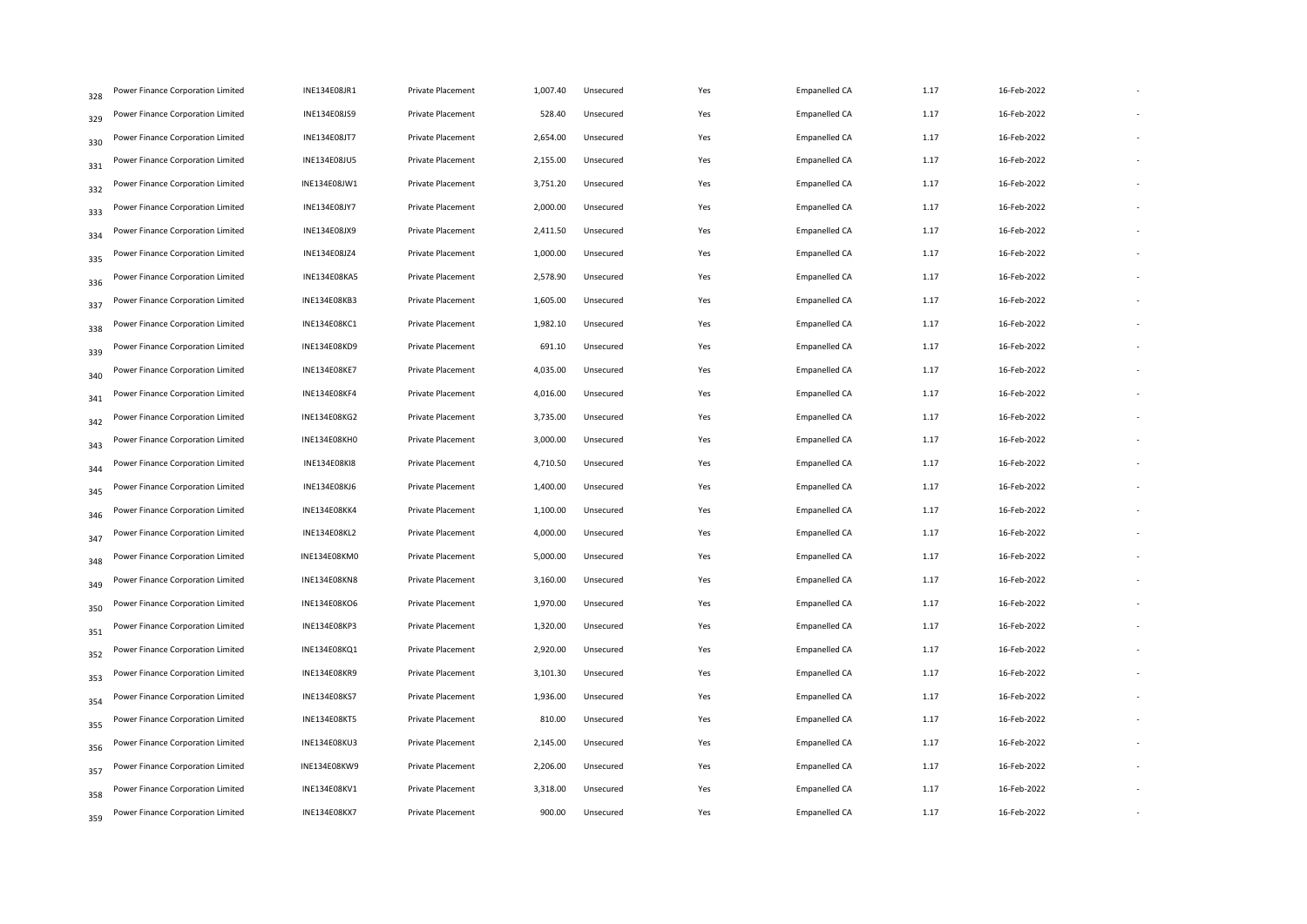| 360        | Power Finance Corporation Limited        | INE134E08KY5                 | Private Placement                      | 1,300.00             | Unsecured              | Yes        | Empanelled CA                                        | 1.17                     | 16-Feb-2022                |                                                          |
|------------|------------------------------------------|------------------------------|----------------------------------------|----------------------|------------------------|------------|------------------------------------------------------|--------------------------|----------------------------|----------------------------------------------------------|
| 361        | Power Finance Corporation Limited        | INE134E08KZ2                 | <b>Private Placement</b>               | 1,610.10             | Unsecured              | Yes        | Empanelled CA                                        | 1.17                     | 16-Feb-2022                |                                                          |
| 362        | Power Finance Corporation Limited        | INE134E08LA3                 | Private Placement                      | 1,605.70             | Unsecured              | Yes        | Empanelled CA                                        | 1.17                     | 16-Feb-2022                |                                                          |
| 363        | Power Finance Corporation Limited        | INE134E08LB1                 | Private Placement                      | 3,000.00             | Unsecured              | Yes        | Empanelled CA                                        | 1.17                     | 16-Feb-2022                |                                                          |
| 364        | Power Finance Corporation Limited        | INE134E08LC9                 | <b>Private Placement</b>               | 3,646.50             | Unsecured              | Yes        | Empanelled CA                                        | 1.17                     | 16-Feb-2022                |                                                          |
| 365        | Power Finance Corporation Limited        | INE134E08LD7                 | Private Placement                      | 2,806.00             | Unsecured              | Yes        | Empanelled CA                                        | 1.17                     | 16-Feb-2022                |                                                          |
| 366        | Power Finance Corporation Limited        | INE134E08LE5                 | Private Placement                      | 1,711.00             | Unsecured              | Yes        | Empanelled CA                                        | 1.17                     | 16-Feb-2022                |                                                          |
| 367        | Power Finance Corporation Limited        | INE134E07AH3                 | <b>Private Placement</b>               | 1.96                 | Secured                | Yes        | Empanelled CA                                        | 1.04                     | 16-Feb-2022                |                                                          |
| 368        | Power Finance Corporation Limited        | INE134E07AI1                 | Private Placement                      | 27.05                | Secured                | Yes        | Empanelled CA                                        | 1.04                     | 16-Feb-2022                |                                                          |
| 369        | Power Finance Corporation Limited        | INE134E07AJ9                 | Private Placement                      | 3.50                 | Secured                | Yes        | Empanelled CA                                        | 1.04                     | 16-Feb-2022                |                                                          |
| 370        | Power Finance Corporation Limited        | <b>INE134E07AK7</b>          | Private Placement                      | 0.50                 | Secured                | Yes        | Empanelled CA                                        | 1.04                     | 16-Feb-2022                |                                                          |
| 371        | Power Finance Corporation Limited        | INE134E07AL5                 | Private Placement                      | 28.74                | Secured                | Yes        | Empanelled CA                                        | 1.04                     | 16-Feb-2022                |                                                          |
| 372        | Power Finance Corporation Limited        | INE134E07AM3                 | <b>Private Placement</b>               | 33.67                | Secured                | Yes        | Empanelled CA                                        | 1.04                     | 16-Feb-2022                |                                                          |
| 373        | Power Finance Corporation Limited        | INE134E07AN1                 | <b>Private Placement</b>               | 1,635.53             | Secured                | Yes        | Empanelled CA                                        | 1.04                     | 16-Feb-2022                |                                                          |
| 374        | Power Finance Corporation Limited        | INE134E07AO9                 | Private Placement                      | 10.35                | Secured                | Yes        | Empanelled CA                                        | 1.04                     | 16-Feb-2022                |                                                          |
| 375        | Power Finance Corporation Limited        | INE134E07AP6                 | Private Placement                      | 1,250.73             | Secured                | Yes        | Empanelled CA                                        | 1.04                     | 16-Feb-2022                |                                                          |
| 376        | Power Finance Corporation Limited        | INE134E07AQ4                 | Private Placement                      | 3.50                 | Secured                | Yes        | Empanelled CA                                        | 1.04                     | 16-Feb-2022                |                                                          |
| 377        | Power Finance Corporation Limited        | INE134E07AR2                 | Private Placement                      | 53.36                | Secured                | Yes        | Empanelled CA                                        | 1.04                     | 16-Feb-2022                |                                                          |
| 378        | Power Finance Corporation Limited        | INE134E07AS0                 | Private Placement                      | 50.05                | Secured                | Yes        | Empanelled CA                                        | 1.04                     | 16-Feb-2022                |                                                          |
| 379        | Power Finance Corporation Limited        | <b>INE134E07AT8</b>          | Private Placement                      | 1,330.05             | Secured                | Yes        | Empanelled CA                                        | 1.04                     | 16-Feb-2022                |                                                          |
| 380        | Power Finance Corporation Limited        | INE134E08LF2                 | Private Placement                      | 405.60               | Unsecured              | Yes        | Empanelled CA                                        | 1.17                     | 16-Feb-2022                |                                                          |
| 381        | Power Finance Corporation Limited        | INE134E08LG0                 | Private Placement                      | 540.80               | Unsecured              | Yes        | Empanelled CA                                        | 1.17                     | 16-Feb-2022                |                                                          |
| 382        | Power Finance Corporation Limited        | <b>INE134E08LH8</b>          | Private Placement                      | 405.60               | Unsecured              | Yes        | Empanelled CA                                        | 1.17                     | 16-Feb-2022                |                                                          |
| 383        | Power Finance Corporation Limited        | <b>INE134E08LI6</b>          | Private Placement                      | 1,933.50             | Unsecured              | Yes        | Empanelled CA                                        | 1.17                     | 16-Feb-2022                |                                                          |
| 384        | Power Finance Corporation Limited        | <b>INE134E08LJ4</b>          | Private Placement                      | 1,985.00             | Unsecured              | Yes        | Empanelled CA                                        | 1.17                     | 16-Feb-2022                |                                                          |
| 385        | Power Finance Corporation Limited        | INE134E08LL0                 | Private Placement                      | 2,343.70             | Unsecured              | Yes        | Empanelled CA                                        | 1.17                     | 16-Feb-2022                |                                                          |
| 386        | Power Finance Corporation Limited        | INE134E08LK2                 | <b>Private Placement</b>               | 2,450.00             | Unsecured              | Yes        | Empanelled CA                                        | 1.17                     | 16-Feb-2022                |                                                          |
| 387        | Power Finance Corporation Limited        | INE134E08LM8                 | Private Placement                      | 1,988.00             | Unsecured              | Yes        | Empanelled CA                                        | 1.17                     | 16-Feb-2022                |                                                          |
| 388        | Power Finance Corporation Limited        | INE134E08LN6                 | Private Placement                      | 1,180.00             | Unsecured              | Yes        | Empanelled CA                                        | 1.17                     | 16-Feb-2022                |                                                          |
| 389        | Quadrillion Finance Private Limited      | INE0I0107036                 | Private Placement                      | 25.00                | Secured                | Yes        |                                                      |                          | $\overline{\phantom{a}}$   | Information yet to be received from<br>debenture issuer. |
| 390        | Quadrillion Finance Private Limited      | INE0I0107044                 | Private Placement                      | 15.00                | Secured                | Yes        |                                                      | $\overline{\phantom{a}}$ |                            | Information yet to be received from<br>debenture issuer. |
| 391<br>392 | <b>REC Limited</b><br><b>REC Limited</b> | INE020B08BA1<br>INE020B08BB9 | Private Placement<br>Private Placement | 2,500.00<br>2,500.00 | Unsecured<br>Unsecured | Yes<br>Yes | <b>Statutory Auditor</b><br><b>Statutory Auditor</b> | 1.14<br>1.14             | 04-Feb-2022<br>04-Feb-2022 |                                                          |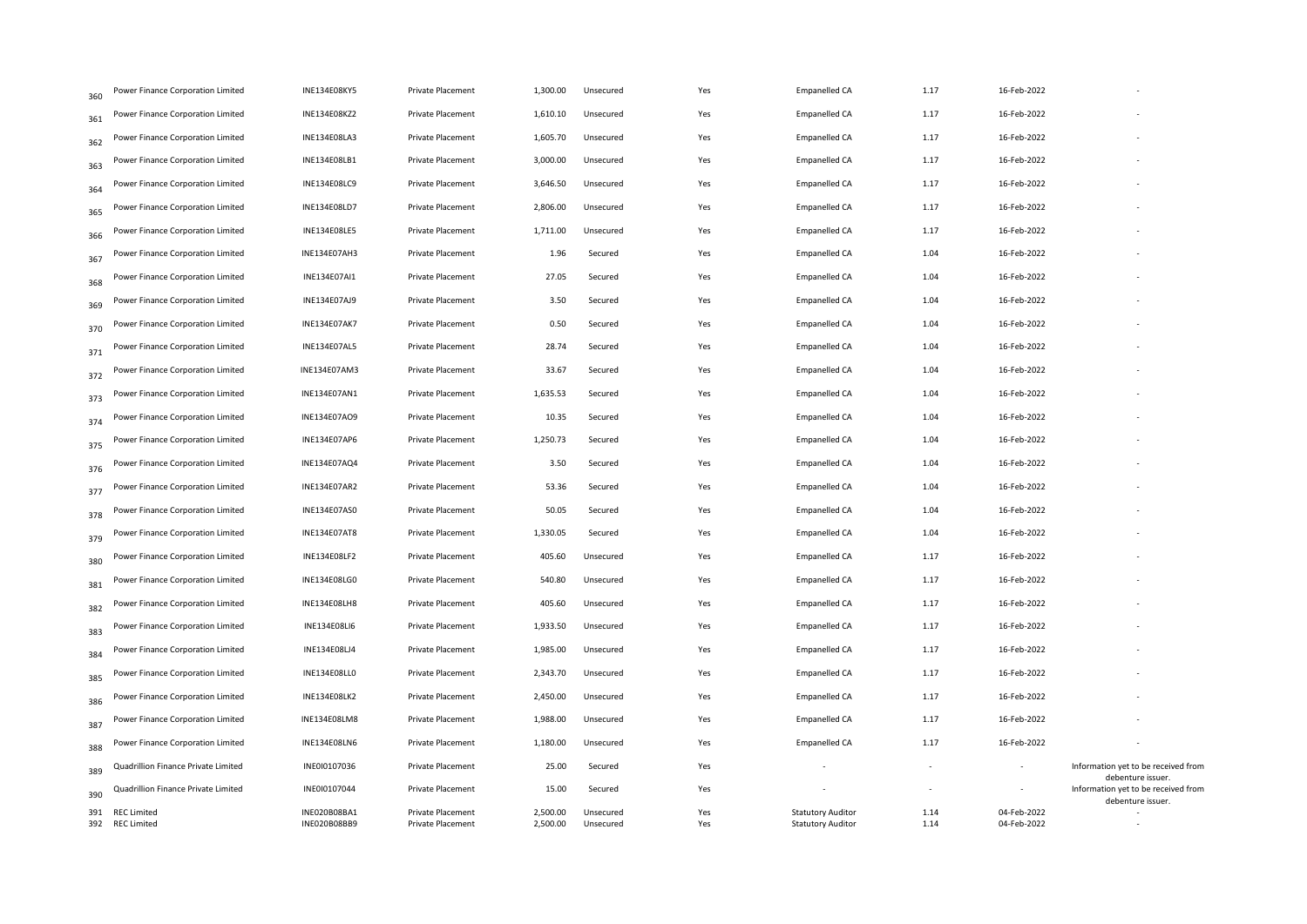| 393 | <b>REC Limited</b>                        | INE020B08BC7        | <b>Private Placement</b> | 3,000.00 | Unsecured | Yes | <b>Statutory Auditor</b> | 1.14 | 04-Feb-2022 |
|-----|-------------------------------------------|---------------------|--------------------------|----------|-----------|-----|--------------------------|------|-------------|
| 394 | <b>REC Limited</b>                        | INE020B08BD5        | Private Placement        | 2,171.00 | Unsecured | Yes | <b>Statutory Auditor</b> | 1.14 | 04-Feb-2022 |
| 395 | <b>REC Limited</b>                        | INE020B08BE3        | <b>Private Placement</b> | 3,600.00 | Unsecured | Yes | <b>Statutory Auditor</b> | 1.14 | 04-Feb-2022 |
| 396 | <b>REC Limited</b>                        | INE020B08BF0        | <b>Private Placement</b> | 2,571.80 | Unsecured | Yes | <b>Statutory Auditor</b> | 1.14 | 04-Feb-2022 |
| 397 | <b>REC Limited</b>                        | INE020B08BG8        | <b>Private Placement</b> | 2,552.40 | Unsecured | Yes | <b>Statutory Auditor</b> | 1.14 | 04-Feb-2022 |
| 398 | <b>REC Limited</b>                        | INE020B08BH6        | <b>Private Placement</b> | 2,554.00 | Unsecured | Yes | <b>Statutory Auditor</b> | 1.14 | 04-Feb-2022 |
| 399 | <b>REC Limited</b>                        | INE020B08BJ2        | <b>Private Placement</b> | 2,027.00 | Unsecured | Yes | <b>Statutory Auditor</b> | 1.14 | 04-Feb-2022 |
| 400 | <b>REC Limited</b>                        | INE020B08BL8        | Private Placement        | 1,200.00 | Unsecured | Yes | <b>Statutory Auditor</b> | 1.14 | 04-Feb-2022 |
| 401 | <b>REC Limited</b>                        | INE020B08BM6        | Private Placement        | 2,500.00 | Unsecured | Yes | <b>Statutory Auditor</b> | 1.14 | 04-Feb-2022 |
| 402 | <b>REC Limited</b>                        | INE020B08BO2        | <b>Private Placement</b> | 4,000.00 | Unsecured | Yes | <b>Statutory Auditor</b> | 1.14 | 04-Feb-2022 |
| 403 | <b>REC Limited</b>                        | INE020B08BP9        | <b>Private Placement</b> | 2,151.20 | Unsecured | Yes | <b>Statutory Auditor</b> | 1.14 | 04-Feb-2022 |
| 404 | <b>REC Limited</b>                        | INE020B08BQ7        | Private Placement        | 1,600.70 | Unsecured | Yes | <b>Statutory Auditor</b> | 1.14 | 04-Feb-2022 |
| 405 | <b>REC Limited</b>                        | INE020B08BS3        | <b>Private Placement</b> | 1,097.00 | Unsecured | Yes | <b>Statutory Auditor</b> | 1.14 | 04-Feb-2022 |
| 406 | <b>REC Limited</b>                        | INE020B08BT1        | Private Placement        | 1,000.00 | Unsecured | Yes | <b>Statutory Auditor</b> | 1.14 | 04-Feb-2022 |
| 407 | <b>REC Limited</b>                        | INE020B08BV7        | <b>Private Placement</b> | 1,018.00 | Unsecured | Yes | <b>Statutory Auditor</b> | 1.14 | 04-Feb-2022 |
|     |                                           |                     |                          |          |           |     |                          |      |             |
| 408 | <b>REC Limited</b>                        | INE020B08BU9        | <b>Private Placement</b> | 2,070.90 | Unsecured | Yes | <b>Statutory Auditor</b> | 1.14 | 04-Feb-2022 |
| 409 | <b>REC Limited</b>                        | INE020B08BW5        | Private Placement        | 5,063.00 | Unsecured | Yes | <b>Statutory Auditor</b> | 1.14 | 04-Feb-2022 |
| 410 | <b>REC Limited</b>                        | INE020B08BX3        | Private Placement        | 3,028.00 | Unsecured | Yes | <b>Statutory Auditor</b> | 1.14 | 04-Feb-2022 |
| 411 | <b>REC Limited</b>                        | INE020B08DS9        | Private Placement        | 870.60   | Unsecured | Yes | <b>Statutory Auditor</b> | 1.14 | 04-Feb-2022 |
| 412 | <b>REC Limited</b>                        | <b>INE020B08CB7</b> | Private Placement        | 300.00   | Unsecured | Yes | <b>Statutory Auditor</b> | 1.14 | 04-Feb-2022 |
| 413 | <b>REC Limited</b>                        | INE020B08CC5        | Private Placement        | 300.00   | Unsecured | Yes | <b>Statutory Auditor</b> | 1.14 | 04-Feb-2022 |
| 414 | <b>REC Limited</b>                        | INE020B08CD3        | Private Placement        | 2,769.00 | Unsecured | Yes | <b>Statutory Auditor</b> | 1.14 | 04-Feb-2022 |
| 415 | <b>REC Limited</b>                        | INE020B08CE1        | Private Placement        | 2,500.00 | Unsecured | Yes | <b>Statutory Auditor</b> | 1.14 | 04-Feb-2022 |
| 416 | <b>REC Limited</b>                        | <b>INE020B08CF8</b> | <b>Private Placement</b> | 1,500.00 | Unsecured | Yes | <b>Statutory Auditor</b> | 1.14 | 04-Feb-2022 |
| 417 | <b>REC Limited</b>                        | <b>INE020B08CG6</b> | <b>Private Placement</b> | 2,090.00 | Unsecured | Yes | <b>Statutory Auditor</b> | 1.14 | 04-Feb-2022 |
| 418 | <b>REC Limited</b>                        | INE020B08CH4        | <b>Private Placement</b> | 1,400.00 | Unsecured | Yes | <b>Statutory Auditor</b> | 1.14 | 04-Feb-2022 |
| 419 | <b>REC Limited</b>                        | <b>INE020B08Cl2</b> | Private Placement        | 1,100.00 | Unsecured | Yes | <b>Statutory Auditor</b> | 1.14 | 04-Feb-2022 |
| 420 | <b>REC Limited</b>                        | INE020B08CJ0        | Private Placement        | 3,054.90 | Unsecured | Yes | <b>Statutory Auditor</b> | 1.14 | 04-Feb-2022 |
| 421 | <b>REC Limited</b>                        | <b>INE020B08CK8</b> | Private Placement        | 2,500.00 | Unsecured | Yes | <b>Statutory Auditor</b> | 1.14 | 04-Feb-2022 |
| 422 | <b>REC Limited</b>                        | INE020B08CN2        | <b>Private Placement</b> | 1,100.00 | Unsecured | Yes | <b>Statutory Auditor</b> | 1.14 | 04-Feb-2022 |
| 423 | <b>REC Limited</b>                        | INE020B08CM4        | <b>Private Placement</b> | 1,100.00 | Unsecured | Yes | <b>Statutory Auditor</b> | 1.14 | 04-Feb-2022 |
| 424 | <b>REC Limited</b>                        | INE020B08CO0        | Private Placement        | 1,500.00 | Unsecured | Yes | <b>Statutory Auditor</b> | 1.14 | 04-Feb-2022 |
| 425 | <b>REC Limited</b>                        | INE020B08CP7        | <b>Private Placement</b> | 2,382.00 | Unsecured | Yes | <b>Statutory Auditor</b> | 1.14 | 04-Feb-2022 |
| 426 | <b>REC Limited</b>                        | INE020B08CR3        | <b>Private Placement</b> | 532.30   | Unsecured | Yes | <b>Statutory Auditor</b> | 1.14 | 04-Feb-2022 |
| 427 | <b>REC Limited</b>                        | INE020B08CS1        | <b>Private Placement</b> | 1,750.00 | Unsecured | Yes | <b>Statutory Auditor</b> | 1.14 | 04-Feb-2022 |
| 428 | <b>REC Limited</b>                        | <b>INE020B08CT9</b> | <b>Private Placement</b> | 2,985.00 | Unsecured | Yes | <b>Statutory Auditor</b> | 1.14 | 04-Feb-2022 |
| 429 | <b>REC Limited</b>                        | INE020B08CU7        | Private Placement        | 3,740.00 | Unsecured | Yes | <b>Statutory Auditor</b> | 1.14 | 04-Feb-2022 |
| 430 | <b>REC Limited</b>                        | <b>INE020B08CV5</b> | Private Placement        | 2,596.00 | Unsecured | Yes | <b>Statutory Auditor</b> | 1.14 | 04-Feb-2022 |
|     |                                           |                     |                          |          |           |     |                          |      |             |
| 431 | <b>REC Limited</b>                        | INE020B08CW3        | Private Placement        | 1,569.00 | Unsecured | Yes | <b>Statutory Auditor</b> | 1.14 | 04-Feb-2022 |
| 432 | <b>REC Limited</b>                        | INE020B08CX1        | Private Placement        | 1,999.50 | Unsecured | Yes | <b>Statutory Auditor</b> | 1.14 | 04-Feb-2022 |
| 433 | <b>REC Limited</b>                        | <b>INE020B08CY9</b> | Private Placement        | 500.00   | Unsecured | Yes | <b>Statutory Auditor</b> | 1.14 | 04-Feb-2022 |
| 434 | <b>REC Limited</b>                        | INE020B08CZ6        | Private Placement        | 900.00   | Unsecured | Yes | <b>Statutory Auditor</b> | 1.14 | 04-Feb-2022 |
| 435 | <b>REC Limited</b>                        | INE020B08DA7        | Private Placement        | 1,300.00 | Unsecured | Yes | <b>Statutory Auditor</b> | 1.14 | 04-Feb-2022 |
| 436 | <b>REC Limited</b>                        | INE020B08DB5        | Private Placement        | 3,500.00 | Unsecured | Yes | <b>Statutory Auditor</b> | 1.14 | 04-Feb-2022 |
| 437 | <b>REC Limited</b>                        | INE020B08DC3        | <b>Private Placement</b> | 2,474.00 | Unsecured | Yes | <b>Statutory Auditor</b> | 1.14 | 04-Feb-2022 |
| 438 | <b>REC Limited</b>                        | INE020B08DE9        | <b>Private Placement</b> | 5,000.00 | Unsecured | Yes | <b>Statutory Auditor</b> | 1.14 | 04-Feb-2022 |
| 439 | <b>REC Limited</b>                        | INE020B08DF6        | Private Placement        | 2,777.00 | Unsecured | Yes | <b>Statutory Auditor</b> | 1.14 | 04-Feb-2022 |
| 440 | <b>REC Limited</b>                        | INE020B08DG4        | Private Placement        | 2,500.00 | Unsecured | Yes | <b>Statutory Auditor</b> | 1.14 | 04-Feb-2022 |
| 441 | <b>REC Limited</b>                        | INE020B08DH2        | <b>Private Placement</b> | 2,082.00 | Unsecured | Yes | <b>Statutory Auditor</b> | 1.14 | 04-Feb-2022 |
| 442 | <b>REC Limited</b>                        | <b>INE020B08DI0</b> | <b>Private Placement</b> | 1,000.00 | Unsecured | Yes | <b>Statutory Auditor</b> | 1.14 | 04-Feb-2022 |
| 443 | <b>REC Limited</b>                        | INE020B08DJ8        | <b>Private Placement</b> | 2,135.00 | Unsecured | Yes | <b>Statutory Auditor</b> | 1.14 | 04-Feb-2022 |
| 444 | <b>REC Limited</b>                        | INE020B08DK6        | Private Placement        | 2,000.00 | Unsecured | Yes | <b>Statutory Auditor</b> | 1.14 | 04-Feb-2022 |
| 445 | <b>REC Limited</b>                        | INE020B08DL4        | <b>Private Placement</b> | 558.40   | Unsecured | Yes | <b>Statutory Auditor</b> | 1.14 | 04-Feb-2022 |
| 446 | <b>REC Limited</b>                        | INE020B08DM2        | Private Placement        | 4,589.90 | Unsecured | Yes | <b>Statutory Auditor</b> | 1.14 | 04-Feb-2022 |
| 447 | <b>REC Limited</b>                        | INE020B08DN0        | Private Placement        | 1,000.00 | Unsecured | Yes | <b>Statutory Auditor</b> | 1.14 | 04-Feb-2022 |
| 448 | <b>REC Limited</b>                        | INE020B08DO8        | <b>Private Placement</b> | 3,613.80 | Unsecured | Yes | <b>Statutory Auditor</b> | 1.14 | 04-Feb-2022 |
| 449 | <b>REC Limited</b>                        | INE020B08DP5        | Private Placement        | 1,550.00 | Unsecured | Yes | <b>Statutory Auditor</b> | 1.14 | 04-Feb-2022 |
| 450 | <b>REC Limited</b>                        | INE020B08DQ3        | <b>Private Placement</b> | 500.00   | Unsecured | Yes | <b>Statutory Auditor</b> | 1.14 | 04-Feb-2022 |
|     |                                           |                     |                          |          |           |     |                          |      |             |
| 451 | <b>REC Limited</b>                        | INE020B08DR1        | <b>Private Placement</b> | 4,000.00 | Unsecured | Yes | <b>Statutory Auditor</b> | 1.14 | 04-Feb-2022 |
| 452 | <b>REC Limited</b>                        | INE020B08DT7        | Private Placement        | 1,200.00 | Unsecured | Yes | <b>Statutory Auditor</b> | 1.14 | 04-Feb-2022 |
| 453 | <b>REC Limited</b>                        | INE020B08DU5        | Private Placement        | 2,500.00 | Unsecured | Yes | <b>Statutory Auditor</b> | 1.14 | 04-Feb-2022 |
| 454 | <b>REC Limited</b>                        | INE020B08DV3        | Private Placement        | 1,380.00 | Unsecured | Yes | <b>Statutory Auditor</b> | 1.14 | 04-Feb-2022 |
| 455 | Reddy Veerana Investments Private Limiter | INEOAXE07060        | <b>Private Placement</b> | 500.00   | Secured   | Yes | <b>Empanelled CA</b>     | 1.81 | 10-Feb-2022 |
| 456 | Reddy Veerana Investments Private Limiter | INEOAXE07078        | Private Placement        | 300.00   | Secured   | Yes | <b>Empanelled CA</b>     | 1.81 | 10-Feb-2022 |
| 457 | Saija Finance Private Limited             | INE637007134        | <b>Private Placement</b> | 10.00    | Secured   | Yes | <b>Empanelled CA</b>     | 1.17 | 24-Feb-2022 |